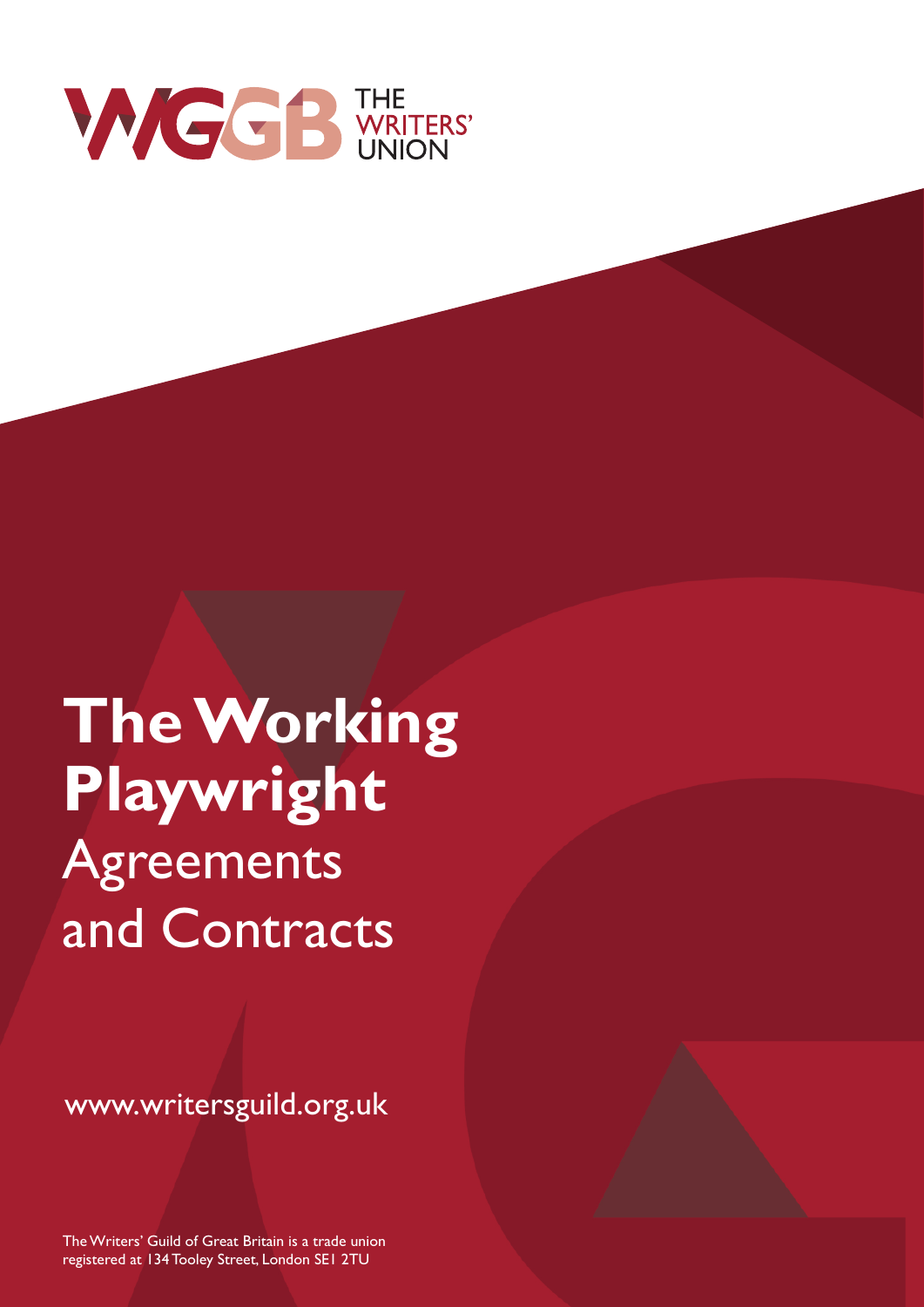# **Contents**

|                                                                                                                | $\overline{a}$ |
|----------------------------------------------------------------------------------------------------------------|----------------|
| 2. THE NATIONAL THEATRE, THE RSC AND THE ROYAL COURT (THE TNC)  5                                              |                |
| 3. THE THEATRICAL MANAGEMENT ASSOCIATION (TMA) <b>MALE THEATRICAL</b> 16                                       |                |
|                                                                                                                |                |
|                                                                                                                |                |
|                                                                                                                |                |
| 4. THE INDEPENDENT THEATRE COUNCIL (ITC) <b>MALL AND THE INDEPENDENT THEATRE COUNCIL</b> (ITC)                 |                |
|                                                                                                                |                |
|                                                                                                                |                |
| Appendix 1 29                                                                                                  |                |
| Appendix 2. 2006. 2007. 2010. 2010. 2010. 2010. 2010. 2010. 2010. 2010. 2010. 2010. 2010. 2010. 2010. 2010. 20 |                |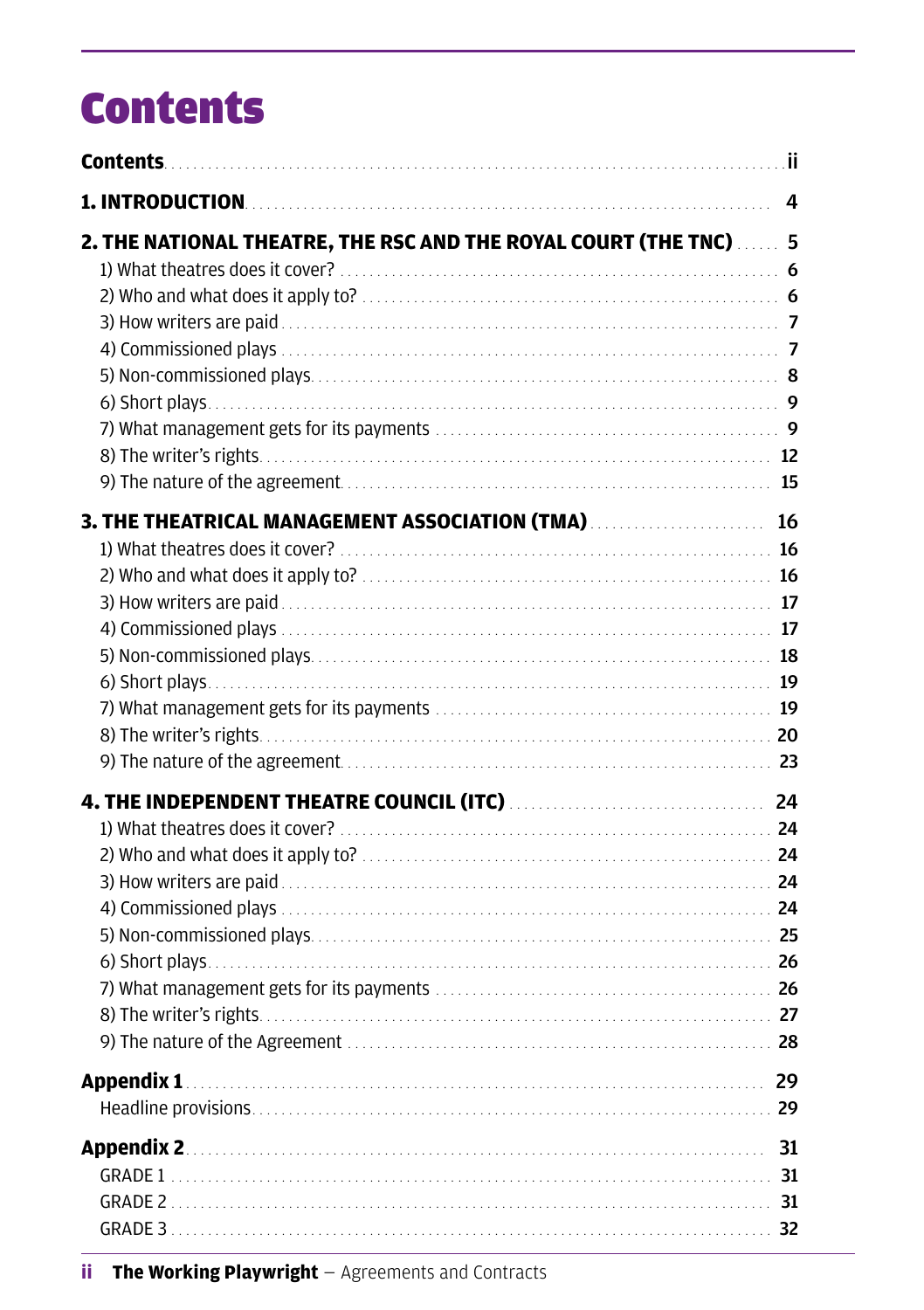# THE WORKING PLAYWRIGHT AGREEMENTS AND **CONTRACTS**

In the old days, getting a play on wasn't easy, but it was simple. You'd send a play off to a theatre, and, if they read it, they might decide to put it on. The production would be cast, designed and marketed largely without your input. If the director felt like it, you might attend the read-through and a late run, to check on what changes had been made in your play. After it opened you'd get some money, in the form of a percentage of the box office.

In the 1970s and 1980s, all that changed. In collaboration with the Writers' Guild, a new Theatre Writers' Union negotiated binding, minimum terms agreements with, first, the National Theatre, the Royal Shakespeare Company and the Royal Court. Then agreements were negotiated with the rest of the building based sector, and finally with independent, non-building based companies.

These agreements gave playwrights an up-front commission fee (or an option fee if the play wasn't commissioned) as well as a royalty. It guaranteed the playwright the right to approve or prevent any changes in their play, to be consulted over the choice of directors and actors, as well as over casting and marketing, and to attend rehearsals. Despite dire warnings by theatres, these changes didn't lead to a drop in the number of new plays being presented, but, over time, the reverse.

Over the last couple of decades, things have become more complicated. Encouraged by the Arts Council, expanding literary departments came up with schemes to develop young playwrights in particular, including seed money schemes, attachments, mentoring, readings, workshops and scratch productions of various kinds. There is a growing number and variety of co-written plays, and playwrights are increasingly working outside theatres in the community and in schools.

None of these forms of development fitted within the existing agreements, and playwrights found some aspects of them irksome and even exploitative. On the other hand, these schemes were designed in good faith and led to many more new plays being done, particularly over the past 10 years (during which the number of new plays presented in the building-based subsidised theatre has more than doubled).

In order that playwrights can get their plays on, but also get the best deal for their work, the Writers' Guild has collaborated with the Antelopes playwrights' group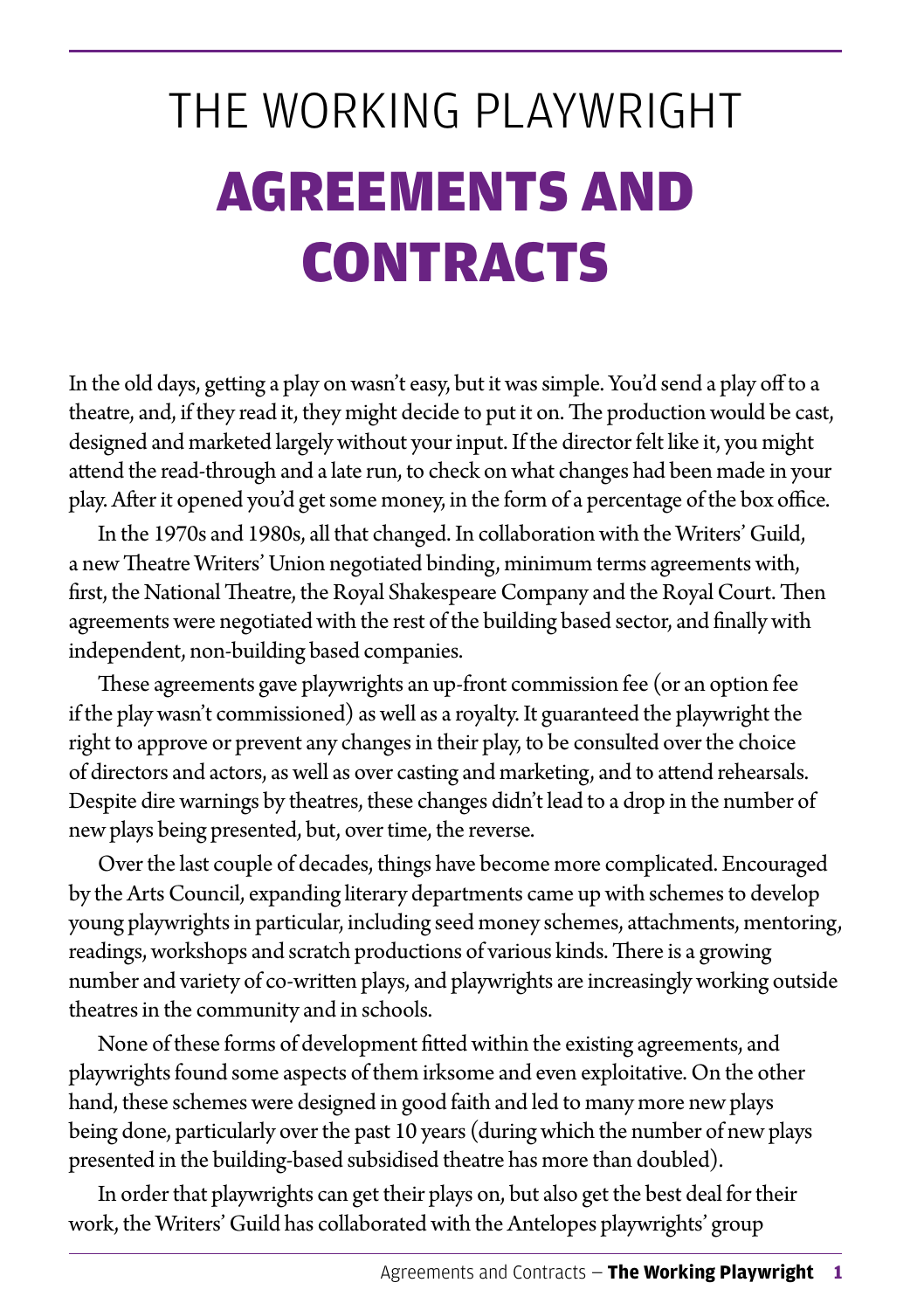to produce two sets of guidelines. *Agreements and Contracts* outlines the current agreements the Guild has with theatres in (we hope) comprehensible language. *Engaging with Theatres* describes the various schemes to develop writers and their work which lie outside our current agreements, with examples of best (and worst) practice and guidelines for playwrights and theatres to follow.

The idea of these booklets is to inform and arm playwrights and their agents, and also to help theatres and companies to get the best out of playwrights. As we seek to preserve and improve our agreements, we hope that theatres will endorse and implement our recommended guidelines.

Although these booklets are published in hard-copy form, they are also available online, and up for amendment. Please let us know of your experiences of the theatreplaywright relationship – where it goes right and where it goes wrong. We are also keen to hear how our agreements and guidelines work, and how they might be improved.

Since our first agreements were negotiated, the number of working playwrights has expanded hugely. Good agreements, contracts and guidelines are vital to keep new work at the core of the British theatre.

**David Edgar President, Writers' Guild of Great Britain**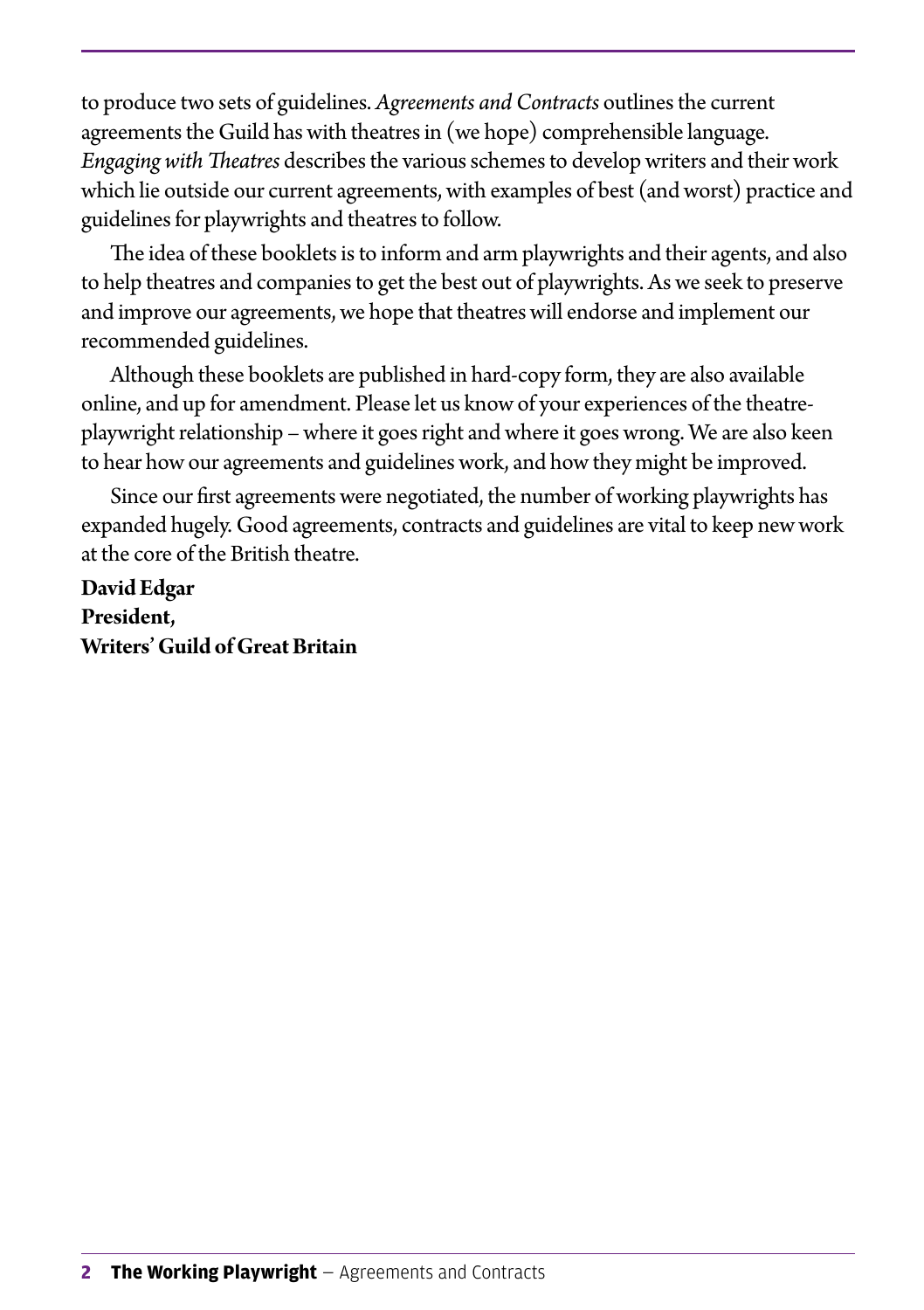*The Working Playwright* is edited by David Edgar (*Agreements and Contracts*) and Amanda Whittington (*Engaging with Theatres*). Many thanks to the writers and theatre-makers who contributed ideas, thoughts and experiences: Suzanne Bell, Glyn Cannon, Kate Chapman, Jonathan Church, Rupert Creed, Kate Denby, Sarah Dickenson, David Eldridge, Samantha Ellis, Lisa Evans, Scott Graham, Sarah Grochala, Robert Holman, Stephen Hoggett, David James, Caroline Jester, Roy Kendall, Fin Kennedy, Jim Kenworth, Duncan MacMillan, Lisa Maguire, Brian McAvera, Katie McCullough, Rachael McGill, Barbara Norden, Frederika Notley, Richard Pinner, Esther Richardson, Despina Tsatsas, Timberlake Wertenbaker, Natalie Wilson, Polly Wiseman, Lucy Wollett and Nick Wood.

**The Writers' Guild of Great Britain** is a trade union which campaigns for writers and secures minimum terms agreements across the industry. We provide a contract vetting service, produce guidelines and organise regular events for members working in books, films, online, radio, theatre, television and videogames.

Membership is open to writers of all levels of experience. Full Members are entitled to Guild publications, telephone advice, free contract-vetting and are eligible to join our pension scheme. Candidate Membership is open to any writer who is yet to have a professional contract and Student members can sign up for just £20 a year.

The Writers' Guild is active on a national and regional level, with branches throughout the United Kingdom. We are affiliated with the Trades Union Congress (TUC) and the International Affiliation of Writers Guilds (IAWG). For more information and to join the Guild, visit **www.writersguild.org.uk**.

**The Antelopes** is the name of an informal network of professional playwrights, at all stages of their careers, who meet every few months above a pub in London. Originally started as a one-off meeting in 2009 called by playwrights David Eldridge, Duncan Macmillan and Robert Holman, for playwrights to meet one another and share experiences of their industry, three years later the group is still meeting regularly and has around 130 members on its mailing list.

The group is open to all playwrights currently working in the UK, the only criteria being that they must make at least part of their living, however small, by writing plays for the stage. There are no membership fees and no formal structure, and the group's opinions are as diverse and as contradictory as its membership. The group's membership is available for consultation on any professional issues affecting playwrights. Please contact **the.antelopes.group@gmail.com**.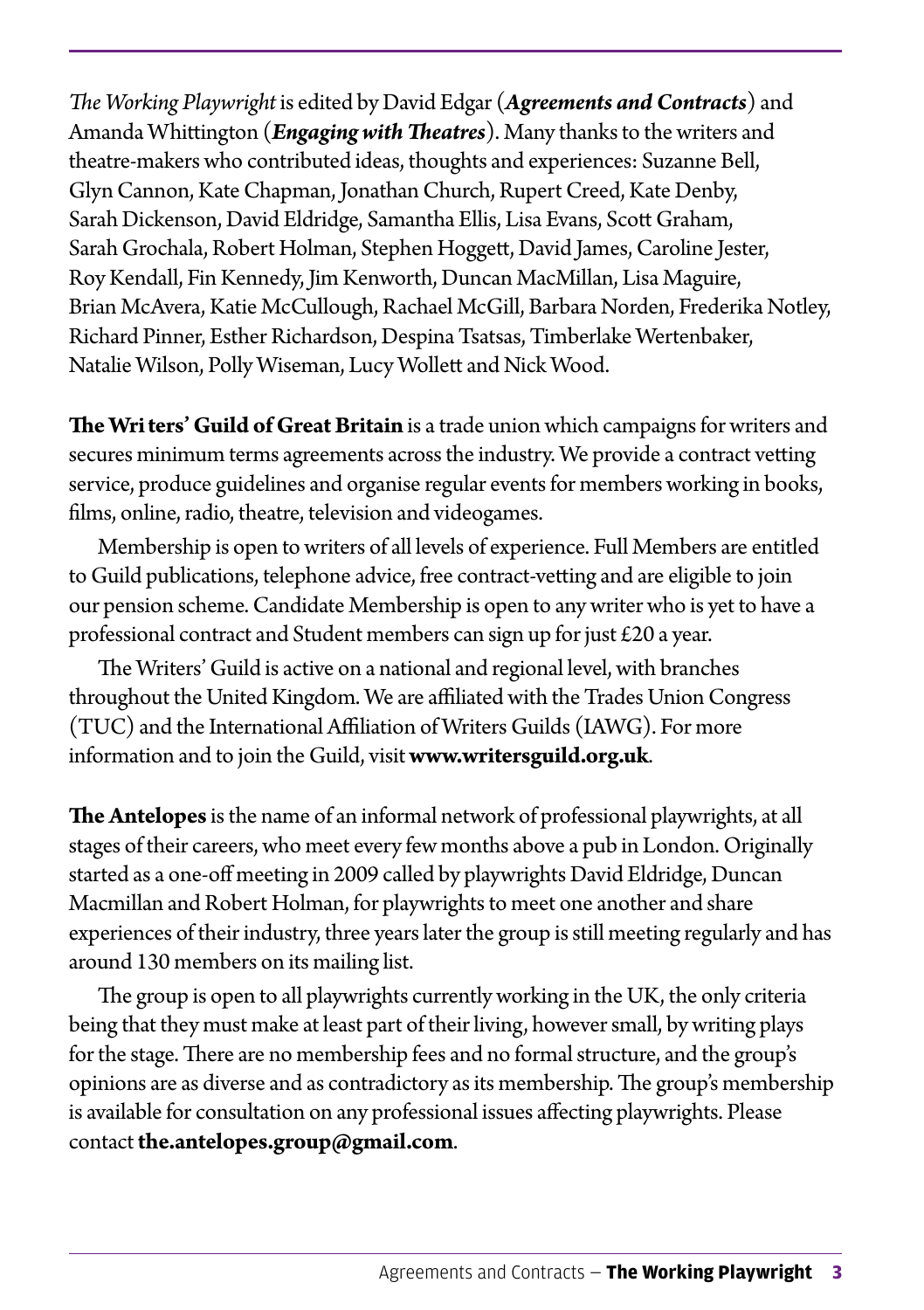# <span id="page-5-0"></span>1. INTRODUCTION

The idea of this booklet is to provide a guide to the Guild's three playwrights' agreements that is easier to read and understand than the agreements themselves.

The guide does three things:

- It simplifies the agreements, concentrating on the clauses that matter most to writers and describing them in non-contractual English
- It describes the clauses of the three agreements in the same order (so section four is always commissioned plays, and section eight always writers' rights)
- It alerts writers to the need to claim certain rights at certain points in the process.

It is important that writers and their agents understand that, in negotiating with theatres, there is a great deal in the agreements that isn't in this guide, and the agreements are the legally binding documents.

But although the companies often issue their own form of contract, anything in the contract that conflicts with the relevant summary in this booklet should be challenged.

Because writers will tend to read the description of the agreement under which they're planning to work, the guide repeats definitions and descriptions that are common to all the agreements. Provisions that require the writer to take actions at particular times are emphasised, as are provisions that theatres have been known to ignore.

At the end, there is a headline summary of the key provisions of the agreements.

The key point is that these agreements are binding on the theatres and companies that signed them. Managements cannot offer less beneficial terms to playwrights, whoever they are.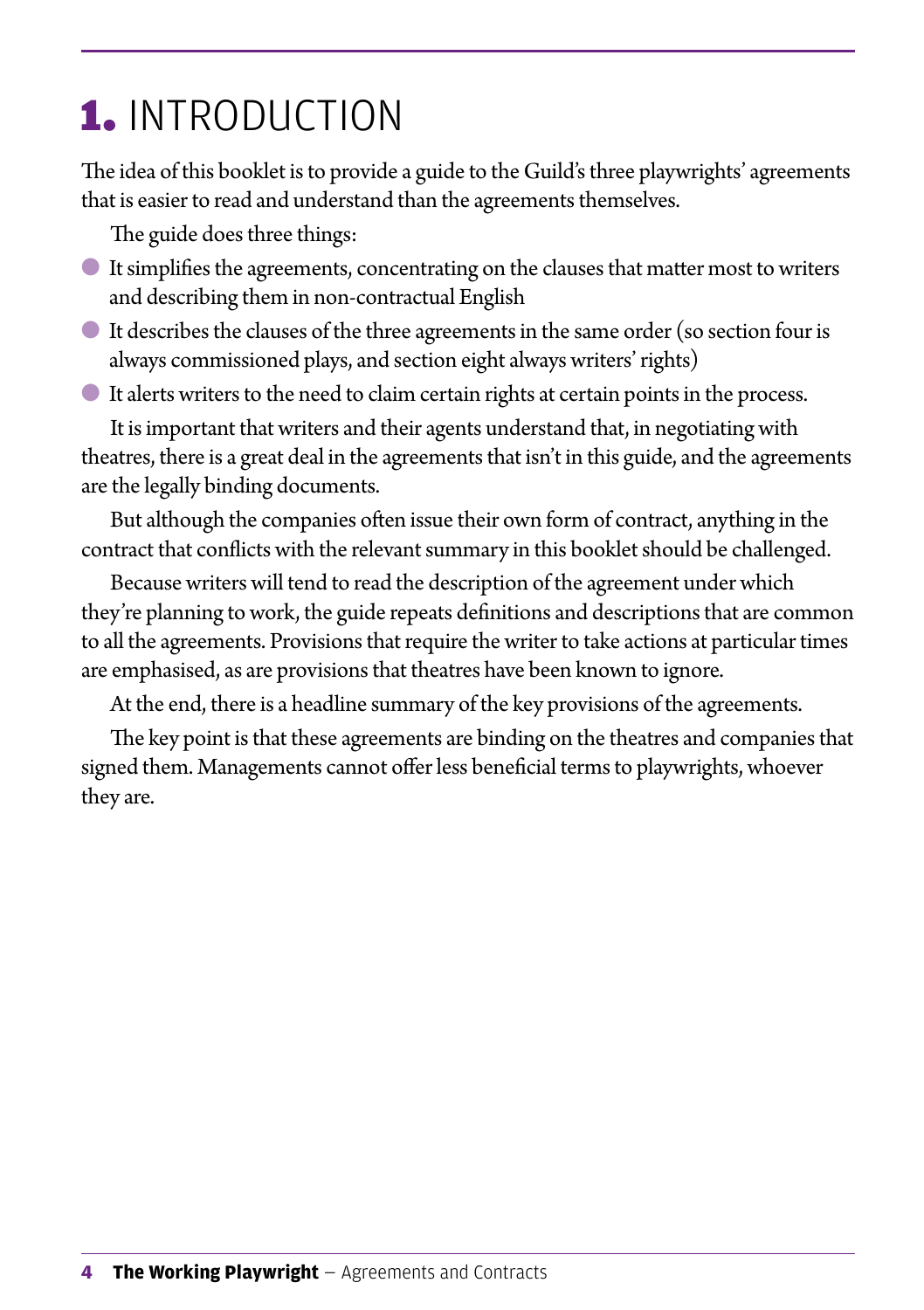## <span id="page-6-0"></span>2. THE NATIONAL THEATRE, THE RSC AND THE ROYAL COURT (THE TNC)

The first agreement to be negotiated between playwrights and managements was with the National Theatre, the RSC and the Royal Court, organised as the Theatres National Committee (TNC), and signed in 1979. The Theatres National Committee no longer exists as an entity, but the acronym TNC is used for convenience to describe this agreement.

The agreement was substantially revised twice, in 1993 and 2007.

The first agreement established the basic principles of all playwrights' agreements:

- Writers are paid an upfront fee as well as a percentage royalty
- Writers of non-commissioned plays are paid the same as writers of commissioned plays
- Management participation in a writer's future earnings is limited by a threshold
- Playwrights enjoy a 'bill of rights', including the right to be consulted about personnel, to maintain the play's textual integrity, to attend rehearsals (and to be paid for so doing), and to be consulted over publicity.

The 2007 agreement made some substantial revisions. The main gains for writers were:

- $\bullet$  The total up-front fee for a play was increased from £8,467 to £10,000, in all RSC, NT and RC spaces except for the Theatre Upstairs. Following cost of living increases, that total in 2012 is £11,500.
- Loopholes were removed in the rehearsal payment system, ensuring that playwrights are paid not just for attending rehearsals, but for attending workshops and readings, and undertaking other production-related tasks.
- For the first time, the reimbursement of writers' hotel and accommodation expenses was guaranteed, both during rehearsals and during workshops, auditions and research.
- Writers were guaranteed control over the use of clips of their shows in publicity and on theatre websites.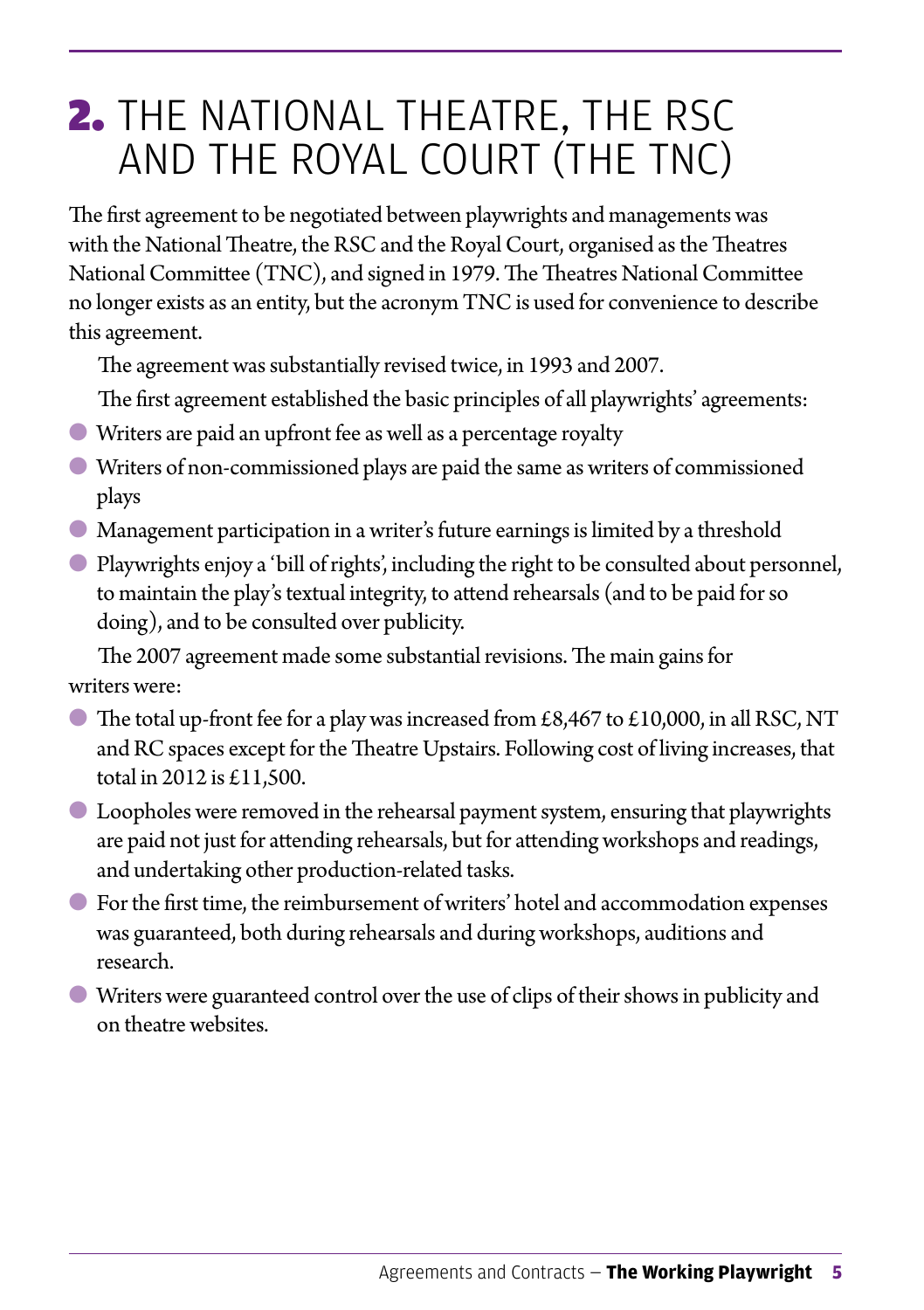#### <span id="page-7-0"></span>1) **What theatres does it cover**?

The National Theatre, the Royal Shakespeare Company and the Royal Court.

#### 2) **Who and what does it apply to**?

The agreement applies to writers, whether the play is commissioned or non-commissioned, or an adaptation, a translation or a musical. The agreement only applies to premiere productions.

In the case of an adaptation or translation of a work in copyright, fees and royalties will be divided between the writer and the original author 'in proportions to be mutually agreed between the several parties'. The same system applies to the division between the writer, the composer and lyricist in the case of a musical.

Crucially, the definition of 'writer' includes 'writer of a play created wholly or partly by improvisation', and the 'play' includes any changes made in the text.

This means that the writer alone owns the copyright of the play, whether or not others have contributed to its creation or final form. The play includes the stage directions.

In the case of an adaptation or translation, the agreement presumes that the company will acquire the rights in the book or play to be translated (unless the writer has purchased them already). The writer and the original author will agree how the royalties – though not the up-front payments – are divided between them.

The theatre is responsible for clearing the rights in incidental music (music covering scene changes or underscoring the action) used in the play. There are some restrictions on the theatre's obligation to clear the rights for interpolated music (music that's an integral part of the show), particularly if this music exceeds 20 minutes or 30% of the play's running time.

The agreement specifies that if an adapted or translated work is out of copyright, then the writer will be treated and paid the same as if s/he was the original writer.

Where the company (or the writer) intends that the play include contributions from someone else in the creative team who isn't a writer, the terms of this collaboration (including financial terms) have to be agreed in advance, before the writer's contract is signed.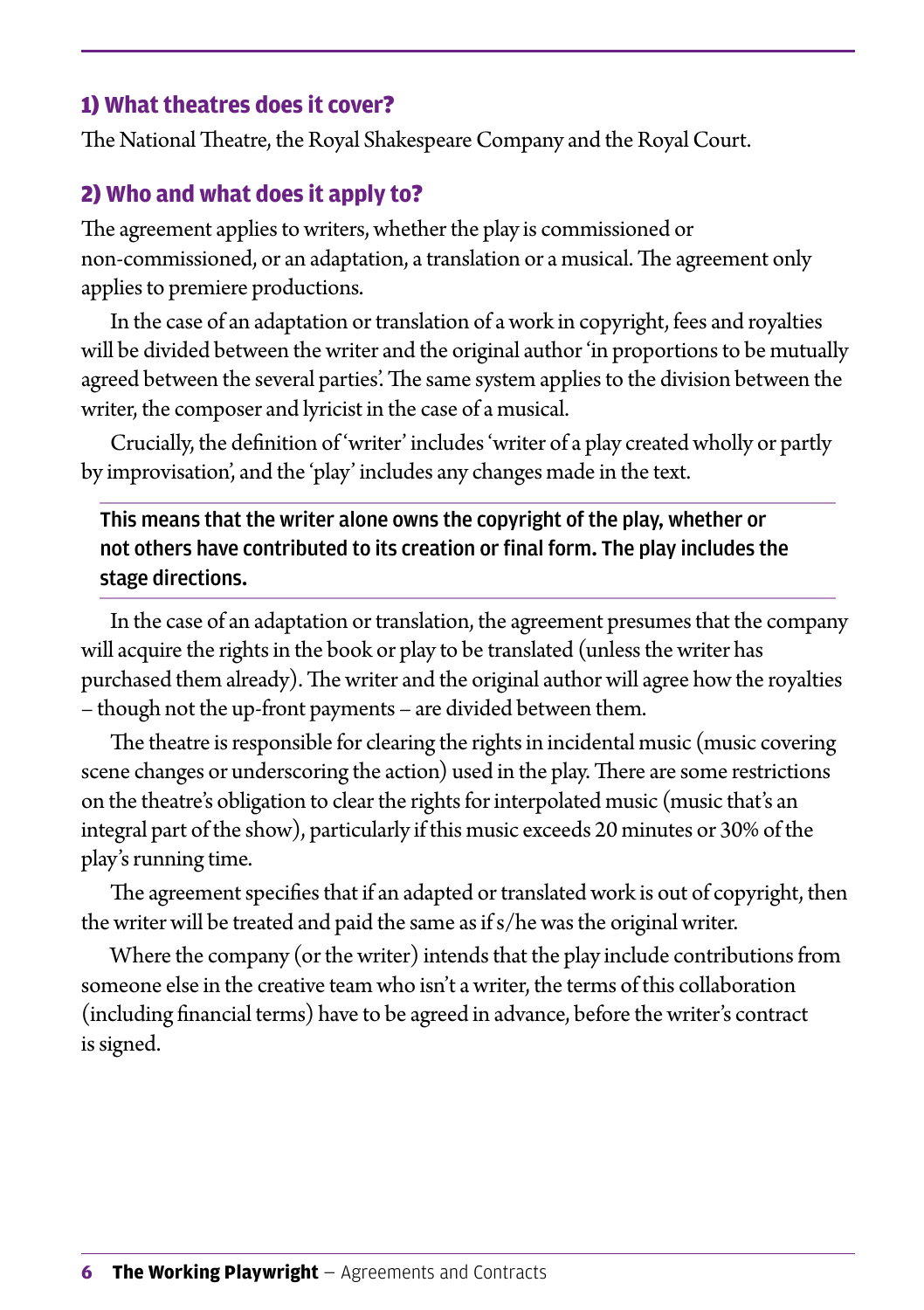<span id="page-8-0"></span>Prior agreement on collaboration is to protect the writer from other members of the creative team claiming to have contributed to the play (and thus being entitled to payment) during or after the production process. It is possible for writers and collaborators to agree that the contributions of each (and therefore their payments) can't be agreed until the play is complete, but the principle that there will or might be a division has to be agreed at the point of commission.

#### 3) **How writers are paid**

Plays are either commissioned (the company commissions and pays some of the fee to the writer before the play is written) or non-commissioned (when the company decides it wants to produce an already-written play). So that the company is not discouraged from commissioning plays, the total payments in both these cases are the same.

### 4) **Commissioned plays**

Payments to writers of commissioned plays come in three chunks. They are subject to a cost of living increase, so they tend not to be round numbers. Currently (summer 2012) they are:

a) The **commission fee**, paid on signature of the contract. This payment is currently:

£3,852 (Royal Court upstairs £2,917).

Because the royalty element is so large in big theatres, this payment is set against royalties (so the royalties are reduced by this amount) in spaces with more than 800 seats: the Olivier, the Lyttleton and the Royal Shakespeare Theatre. It is not set against royalties in the Cottesloe, the Swan or the Royal Court Theatre Upstairs. 75% of the commission fee is set against royalties at the Royal Court downstairs.

b) The **delivery fee**, paid to the writer when the play is delivered. This payment is currently:

£3,852 (Royal Court Upstairs £2,333).

Again, this payment is set against royalties in spaces with more than 800 seats (Olivier, Lyttleton and RST), but not in the Cottesloe, the Swan or the Royal Court Theatre Upstairs. Again, 75% of the delivery fee is set against royalties at the Royal Court downstairs.

If the company doesn't do the play, the writer gets to keep the commission and delivery fee. So the total that the writer gets to keep in these circumstances is £7,704 (£5,250 at the Theatre Upstairs).

c) The **acquisition fee**, which gives the company the right to do the play and usually means it will do it (though it doesn't have to). This payment is currently:

£3,796 (Royal Court Upstairs £1,750).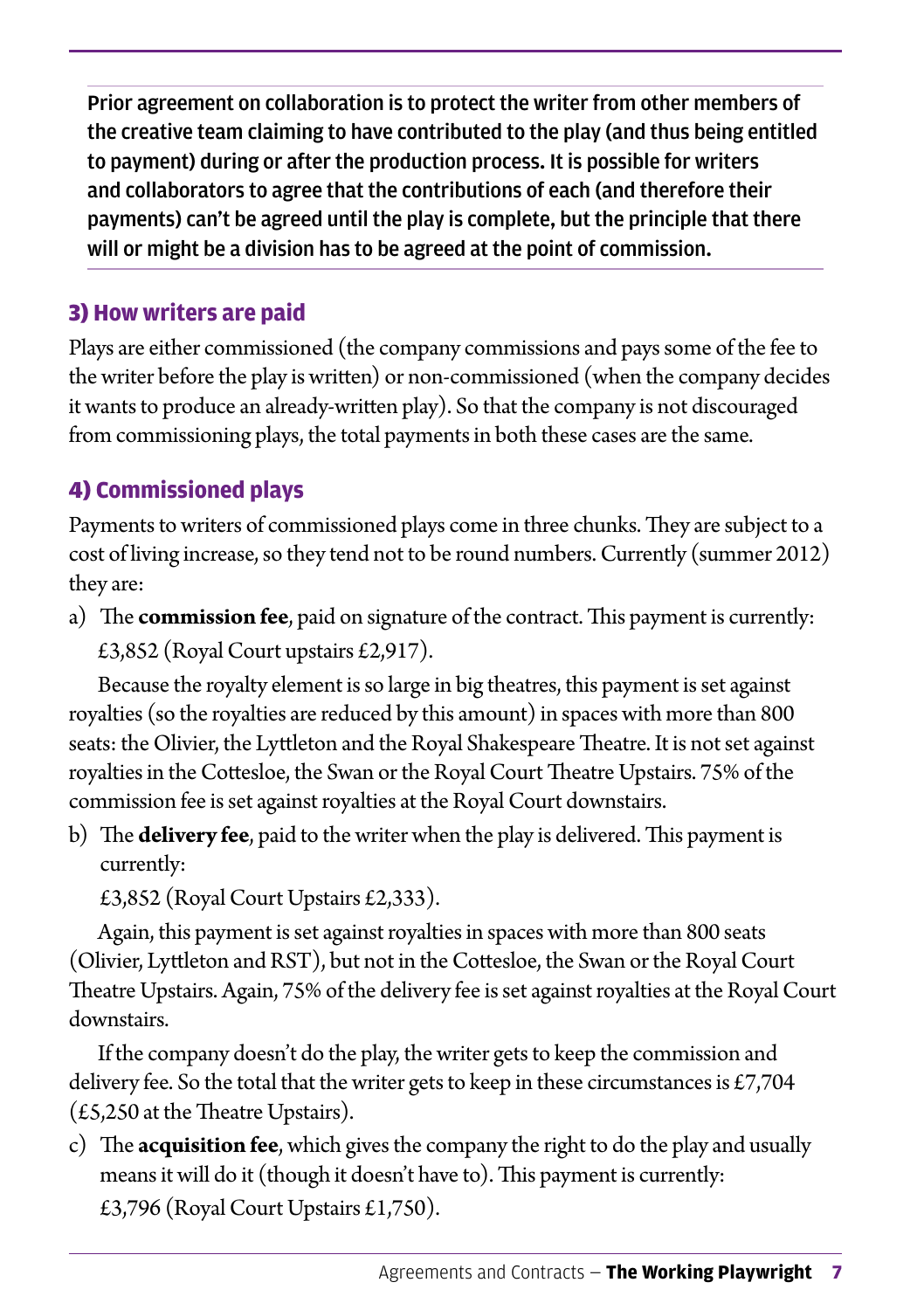<span id="page-9-0"></span>At the National and the RSC, this payment is set against royalties. This means that, if the play is accepted and the rights acquired, the writer's royalty is reduced by this figure plus the delivery fee. But, again, if the company doesn't do the play, the writer gets to keep the acquisition fee. So, if the play is accepted, the total that the writer gets to keep whatever happens is £11,500 (£7,000 at the Theatre Upstairs).

d) The **royalty**. If the company does the play, the writer receives a royalty, based on a percentage of net box office receipts. There is a complicated sliding scale of royalties, structured so that the 10% royalty (to which the unions still aspire) is present in the system.

The scale is: for the first 25% of box office capacity, the writer receives 10% of the take; for the next 25%, 5%, for the next 25%, 7.5% and for the final 25%, 10%.

In the big National/RSC theatres, the royalty is reduced by the upfront payments  $(£11,500)$ . In the small National/RSC theatres the royalty is on top of the upfront payments.

The Royal Court royalty rates are different. The company pays a flat 10% royalty in both its spaces. In the main house, 75% of the upfront money is set against royalties, while 50% of the acquisition fee is set against royalties upstairs. So the downstairs royalty (of 10% for the first run of the play) is reduced by  $\pounds8,625$  and the upstairs royalty (also 10%) is reduced by £875.

#### 5) **Non-commissioned plays**

Payments for non-commissioned plays come in a single chunk, in which the commission, delivery and acquisition fees are combined. So the writer receives £11,500 for the play, and keeps that whatever happens.

If the company does the play, the writer also receives a royalty. But because the royalty element is so large in big theatres, the upfront fee is set against royalties (so the royalties are reduced by  $\text{\pounds}11,500$  in spaces with more than 800 seats: the Olivier, the Lyttleton and the Royal Shakespeare Theatre. It is not set against royalties in the Cottesloe, the Swan or the Royal Court Theatre Upstairs.

At the National and the RSC, the royalties are on the same sliding scale as for commissioned plays: for the first 25% of box office capacity, the writer receives 10% of the take; for the next 25%, 5%, for the next 25%, 7.5% and for the final 25%, 10%.

Again, the Royal Court royalty rates are different. The company pays a flat 10% royalty in both its spaces (limited to the first run in the case of downstairs). As outlined above, 75% of the upfront money is set against royalties in the theatre downstairs, and 50% of the equivalent of the acquisition fee is set against royalties upstairs.

So, as with commissioned plays, the downstairs royalty (of  $10\%$ ) is reduced by £8,625 and the upstairs royalty (also 10%) is reduced by £875.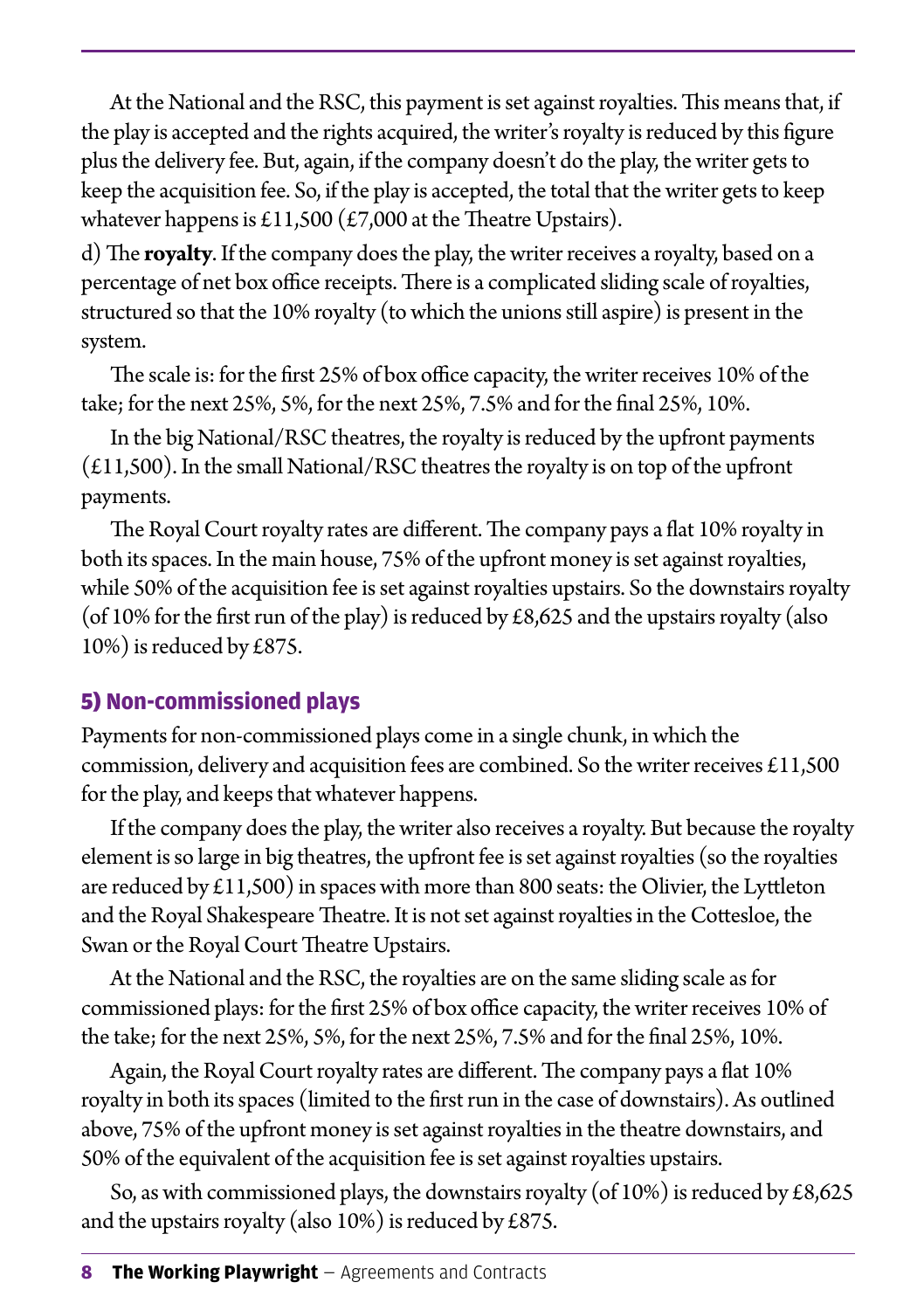#### <span id="page-10-0"></span>6) Short plays

Currently, there is no specific category for short plays in the TNC agreement.

#### 7) What management gets for its payments

a) **The right to ask for rewrites**. After a commissioned play is delivered, the company has six weeks to tell the writer if it accepts the play, rejects the play or wants rewrites. Then the company and the writer have six weeks to 'discuss and agree the alterations and revisions'.

The rewrites clause implies that the company can't force the writer to make changes s/he doesn't want to, but, of course, the company always has the option not to do the play.

Then the writer has eight weeks to revise the play accordingly. After the writer has delivered the revised version, the theatre has six weeks to tell the writer if it accepts or rejects the revised play.

If it doesn't accept the play, the writer keeps the money received so far and all the rights.

With a non-commissioned play, the fee is deemed to include a payment 'for such reasonable revisions as may be required and agreed to prepare the play for production'. All the time periods in this section can be altered by mutual consent in writing.

The writer has to make some undertakings to the theatre, including warranties that the play is original and that the writer owns the copyright or has cleared any rights, or informed the company of any quotations (including from lyrics) in the play, and agreed who is going to clear the rights. The writer also has to warrant that the play isn't libellous or otherwise illegal ('to the best of the writer's knowledge, information and belief'). What happens if the company thinks the play is illegal or libellous, but the writer refuses to change the play to avoid legal action, is described in section  $8(e)$  below.

b) **The right to present the play**.If the company accepts the play and pays the acceptance fee, it gains the exclusive right to present the play in the UK, within a year of paying the acceptance fee. If it doesn't do the play within this time, it can buy two extension periods (currently the fee is  $\pounds$ 1,735) of six months. These fees are not set against royalties. The writer can't sell the screen or audio rights in the play while the theatre's rights remain exclusive. S/he can't agree to a production anywhere in the world which opens before the company's own production.

Once it's opened the play, the company has the right to perform it for a year, but loses this right if it gives fewer than 26 performances. The company keeps its exclusive rights as long as it gives 40 or more performances in a year. If it gives fewer than 40 but more than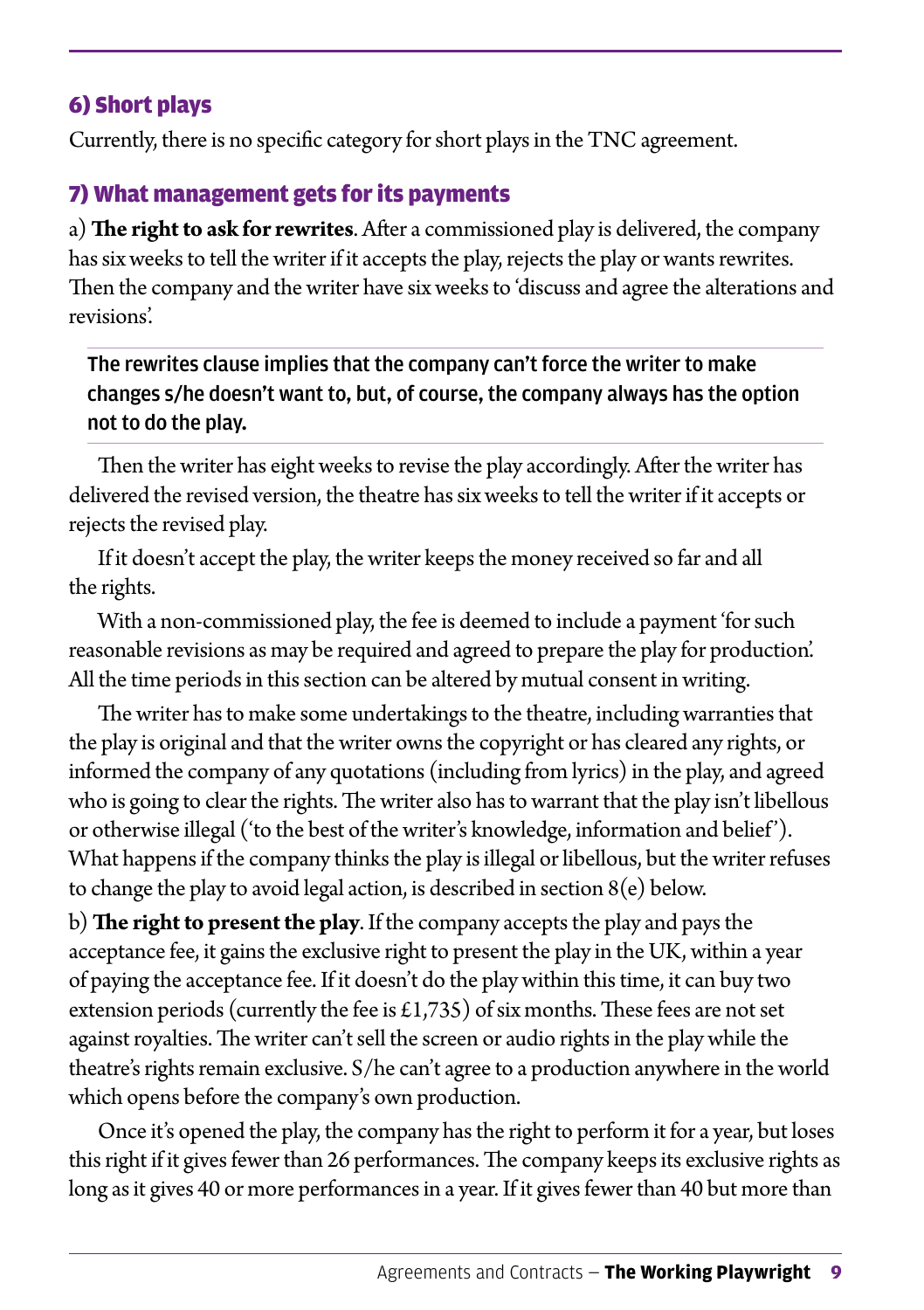25 performances in a year its right to present the play becomes non-exclusive: in other words, the writer can license another production.

The company can also tour a production of the play anywhere in the world outside the UK (subject to limitations in North America and the English-speaking world). This is a non-exclusive right (so the writer can authorise other productions). The writer can withhold consent for such a tour to happen.

The company can also sub-license the right to perform its production of the play to another company (in the places where it's entitled to perform it).

The company doesn't **have** to do the play; but, if it doesn't the writer gets all his/her rights back and can sell the play to anyone else.

c) **The right to buy options to transfer the play**. If the company presents the play within the correct period, it has the right to take up (and pay for) options to present the play again (and so extend the period of its exclusive rights).

The company has to tell the writer it wants to take up any of these options within six months of the opening. The writer can't refuse to sell any of these options, which will be set against any subsequent royalties. The writer can't sell any other rights in the play (for example screen or audio rights) during the option period without consent from the company. During the period of its licence, the company has the exclusive right to offer its production for televising, radio broadcast or recording for DVD.

The options give the company the right to perform the play in the West End within 18 months of the first performance, and in North America and the English-speaking world within two years of its first performance. The company can also buy an extension of this period for the West End and North America.

Some of the terms and conditions for these transfer productions are stipulated, but these are minimum rates and are negotiable. The minimum rates are: in the West End, the writer gets a 5% royalty (7.5% after recoupment of production costs); in north America it's 5% until recoupment, and in the English-speaking world, a royalty on a sliding scale (5% for the first 50% of box office capacity, 7.5% for the next 25% and 10% for the final 25%). There are also some stipulations about expenses, tickets and consultation.

The options payments are:

- For the West End, including a pre-London tour: £4,600
- For North America: £4,600
- $\bullet$  For the English-speaking world: £4,600.

If the RSC puts its own production on in the West End, it is not required to buy a West End option.

The company can also extend its option for the West End for a further six months, or North America for a further six months, on payment of  $£2,300$ .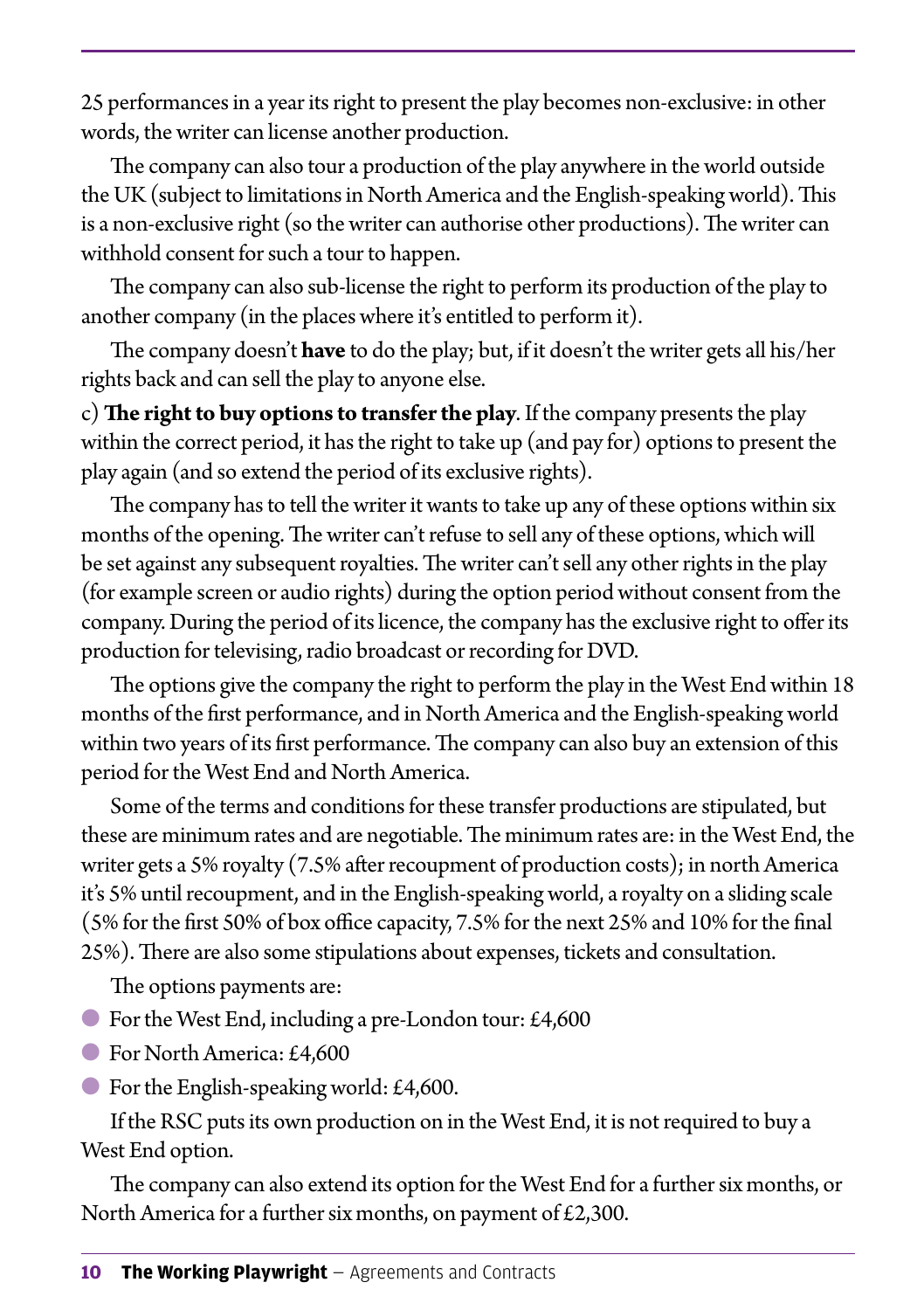d) **The rights to earn residuals from a writer's future earnings.** As long as it has given at least 25 performances of the play, the company is entitled to a proportion of the writer's subsequent earnings from the play (from UK productions and selling screen and audio rights) for five years from the last performance of the first run. The level of participation is on a sliding scale: if the theatre has given between 25 and 49 performances, writers pay 10% of their subsequent earnings; if it has presented more than 50 performances, it's 20%.

The vital caveat on residual payments is that the writer is entitled to earn a sum of money (called the threshold) before s/he pays anything to the originating theatre. The threshold (currently £31,966) includes earnings from foreign productions, publication and merchandise. A play has to be a very considerable success before writers need to pay the company which first presented it any of their subsequent earnings.

e) **The right to record sections of the play for publicity, archive and other purposes**. The company has the right to make a recording (audio-visual or just sound) of the play for archival purposes. It also has the right to authorise the television or sound broadcasting of excerpts from the play for publicity purposes (as long as no one clip is longer than five minutes, and the total no longer than 15 minutes or 10% of the running time of the play). The theatre is also entitled to use clips (of up to five minutes) in Electronic Press Kits.

In addition, the writer may – but doesn't have to – grant the theatre website rights. To make sure the writer's interests are protected, there is a separate licence which the writer may sign at the same time which allows the theatre to put extracts from the play on its website, which can be signed at the same time as the contract.

The length of this agreement is initially for three years, but it can be renewed for 30 years (or for a period agreed between the parties). The writer has the right to approve (and thus also to veto) extracts, which can't be longer than five minutes individually and 15 minutes (or 10% of the text) in total. The writer is not paid for the use of these extracts, which are to be used for educational and research purposes only.

To underline: the writer does not have to agree to grant the theatre website rights, and should consult his/her agent, at the time of signing of the whole contract, before doing so. This section of the agreement was hotly argued and is to be reviewed.

f) **The right to a credit when the play is produced again**. If the play is revived, the writer has to require the reviving theatre to acknowledge the premiere performance. This right lasts for ten years from the first performance, and applies to all English language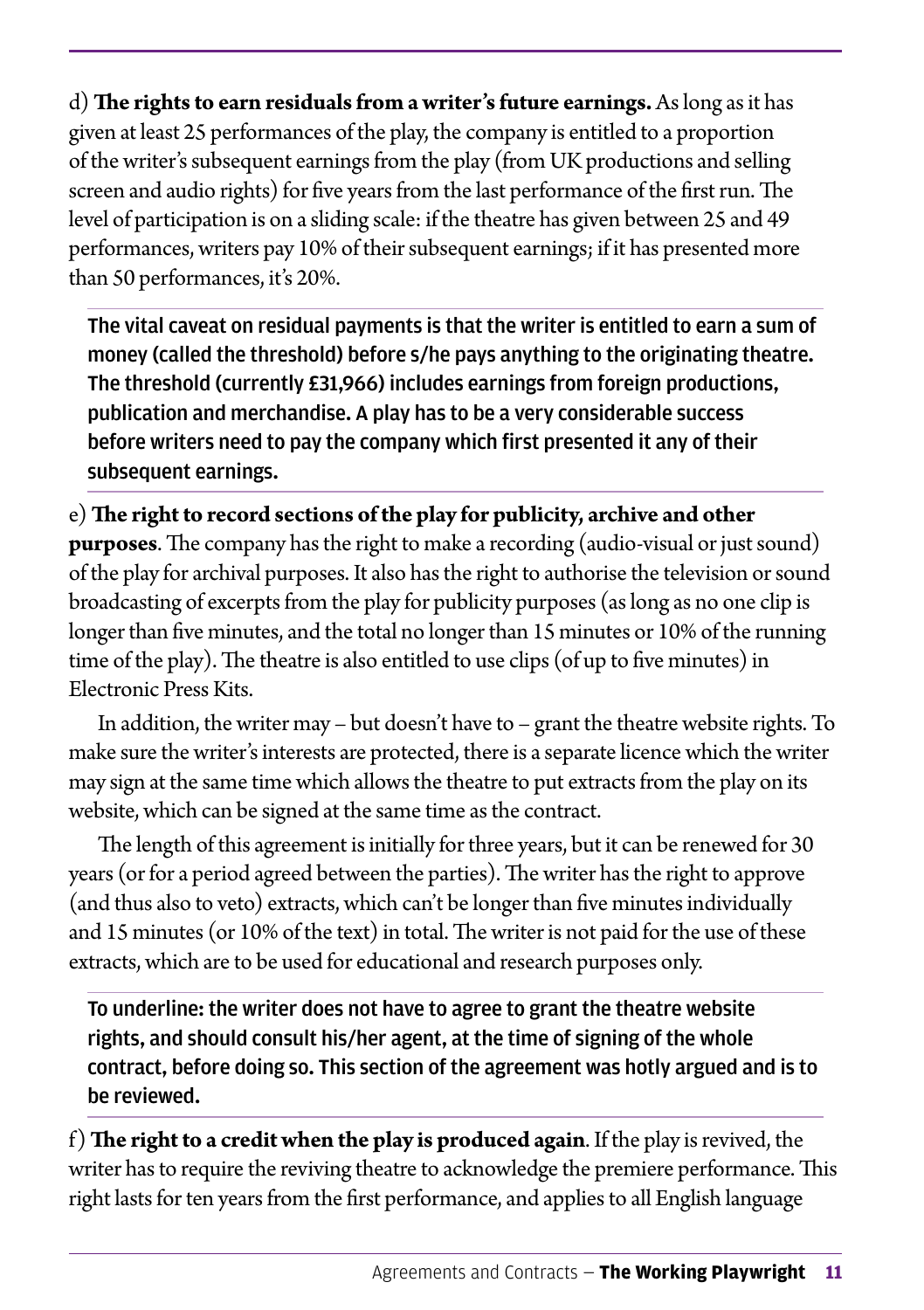<span id="page-13-0"></span>professional productions. The writer is also asked to 'use all reasonable endeavours' to provide the company with a copy of the programme.

g) **The right to approve the cast list in the published play**. If the play is published, the company has to provide the publisher with the cast list, and the writer has to 'use all reasonable endeavours' to see that the publisher checks the cast list, and any other material relating to the company, with the company, before publication.

#### 8) The writer's rights

The writer has a number of rights which the company has to grant. They are:

a) **The right to approve the choice of personnel**: 'The theatre shall agree with the writer the choice of actors, director, designers, composer, musical director and choreographer of the Play (and any replacements of any of these individuals), provided that due consideration will be given by the Writer to the artistic requirements, financial resources, casting and company policies, and custom and practice of the theatre'.

The approval clause gives the writer the right to be consulted over an expanded list of personnel (now including the musical team and any recasts), and, as s/he can withhold agreement, a power of veto. However the caveats have been made more specific and extensive. The writer must give 'due consideration' to the company's artistic and financial resources, meaning that the writer can't insist on personnel who are more expensive than the company can afford. The 'casting and company policies' and 'custom and practice of the theatre' caveats are intended to protect permanent companies, ensembles or cross-cast productions (so the writer can't ask that all the personnel are brought in from outside) or companies with a particular personnel policy (say, with regard to ethnicity, age or gender).

Ultimately, the writer can refuse everybody the company suggests, but, if s/he does so, then the company retains the right not to do the play.

b) **The right to attend rehearsals**: The writer has the right to attend all readings, workshops, rehearsals and previews of the play, and the theatre has to give the writer notice of these events. Unlike in the TMA and ITC agreements, there is no stipulation about the writer's behaviour in rehearsal.

To be absolutely clear: the writer cannot be excluded from any rehearsals at any time. Directors and managers don't always remember or know that writers have this right.

c) **The right to be paid to attend rehearsals and undertake other show-related tasks**. On top of the right to be there, writers have the right to be paid for attending rehearsals.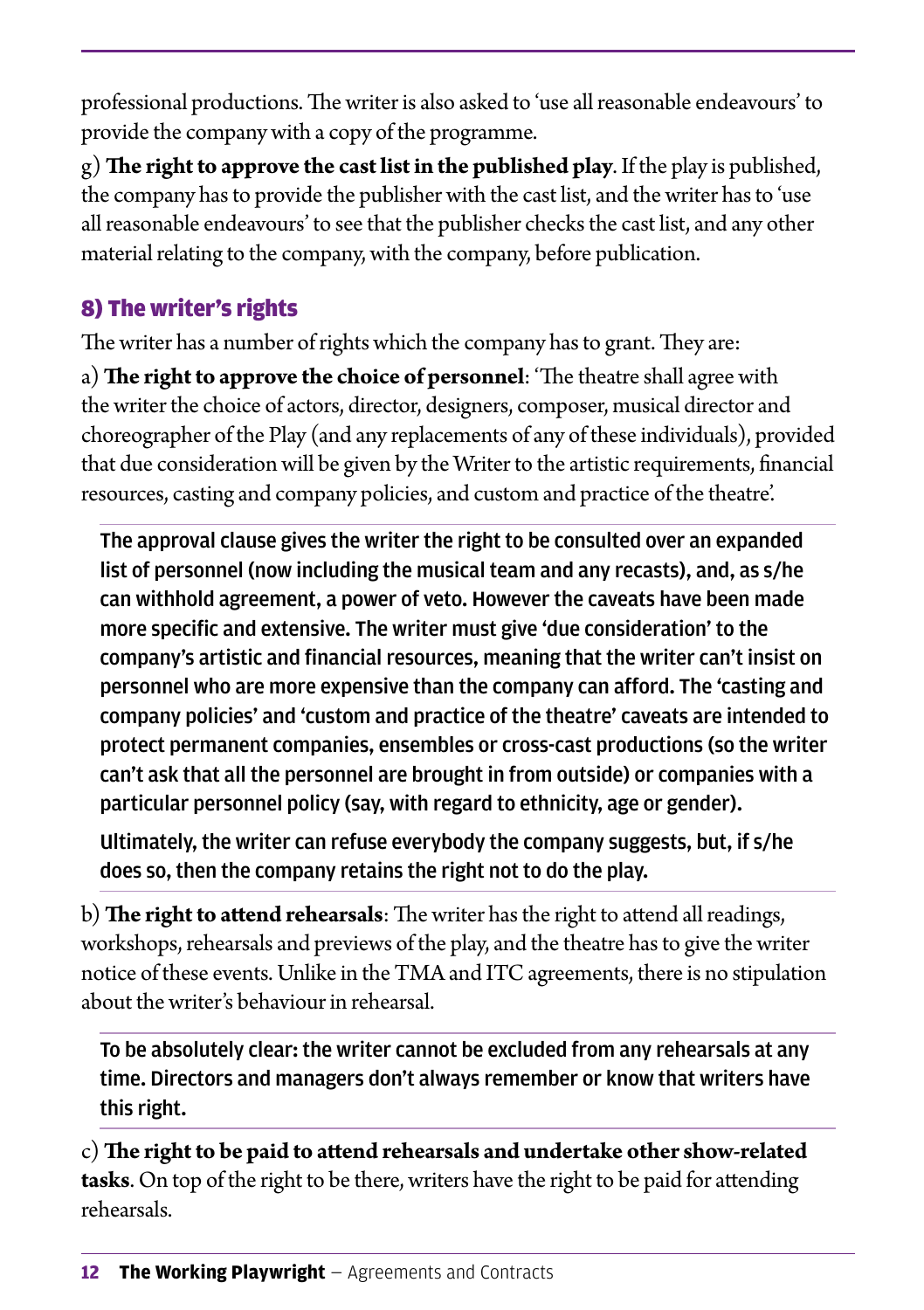They also have the right to be paid for attending readings and workshops, even if these fall outside the rehearsal period. They also have the right to be paid for carrying out any other work on the play (for instance, compiling the programme, undertaking press interviews or attending production meetings) as long as payment for this work is mutually agreed. Research and rewrites are not on this list.

There is a careful clause to cover the situation in which it's mutually decided that the writer shouldn't attend rehearsals on a day on which s/he had initially planned to be there. Under these circumstances, the writer shouldn't lose a day's pay. The clause covering this stipulates that, in consultation with the director, the writer and the company have to agree in advance the periods during which the writer will be available and will attend rehearsals, but if, subsequently, it's agreed that the writer will not attend on any agreed dates, s/he nevertheless remains eligible to receive the attendance allowance.

The writer cannot be asked to do any other work (literary management, programme compiling) without being paid separately for it.

So the writer should take care to do the following:

After the play is accepted, the writer should ask the theatre for the reading, workshop, rehearsal and production dates of the play.

Before the rehearsal period starts, the writer or agent should agree with the director (and thus with the company) how many days of rehearsal the writer wishes to attend and to be paid for, as well as the other activities to be paid for.

There is no restriction on the number of days that can be agreed, and at the National and the RSC it is often assumed that the writer will attend throughout. At the Royal Court, there is a flat rate for attending rehearsals, which applies however many days the writer attends.

The current (summer 2012) fee for attending rehearsals at the National and the RSC is £29 per half day, £58 per full day and £291 per week. The fee at the Royal Court is £1,151 (for a four week rehearsal period).

d) **The right to be paid expenses for research, rehearsals and other showrelated work**. On top of the payments, the writer is entitled to reasonable expenses for research for the play, attending readings, workshops, auditions, production and design meetings, programme compilation, rehearsals, writing show-related articles and engaging in publicity interviews. Writers need to provide receipts or other appropriate documentation.

There is a caveat in the expenses clause: payments are paid 'in accordance with its company policy on expenses'. This is particularly important in regard to location (whether the writer is entitled to accommodation if working away from home). The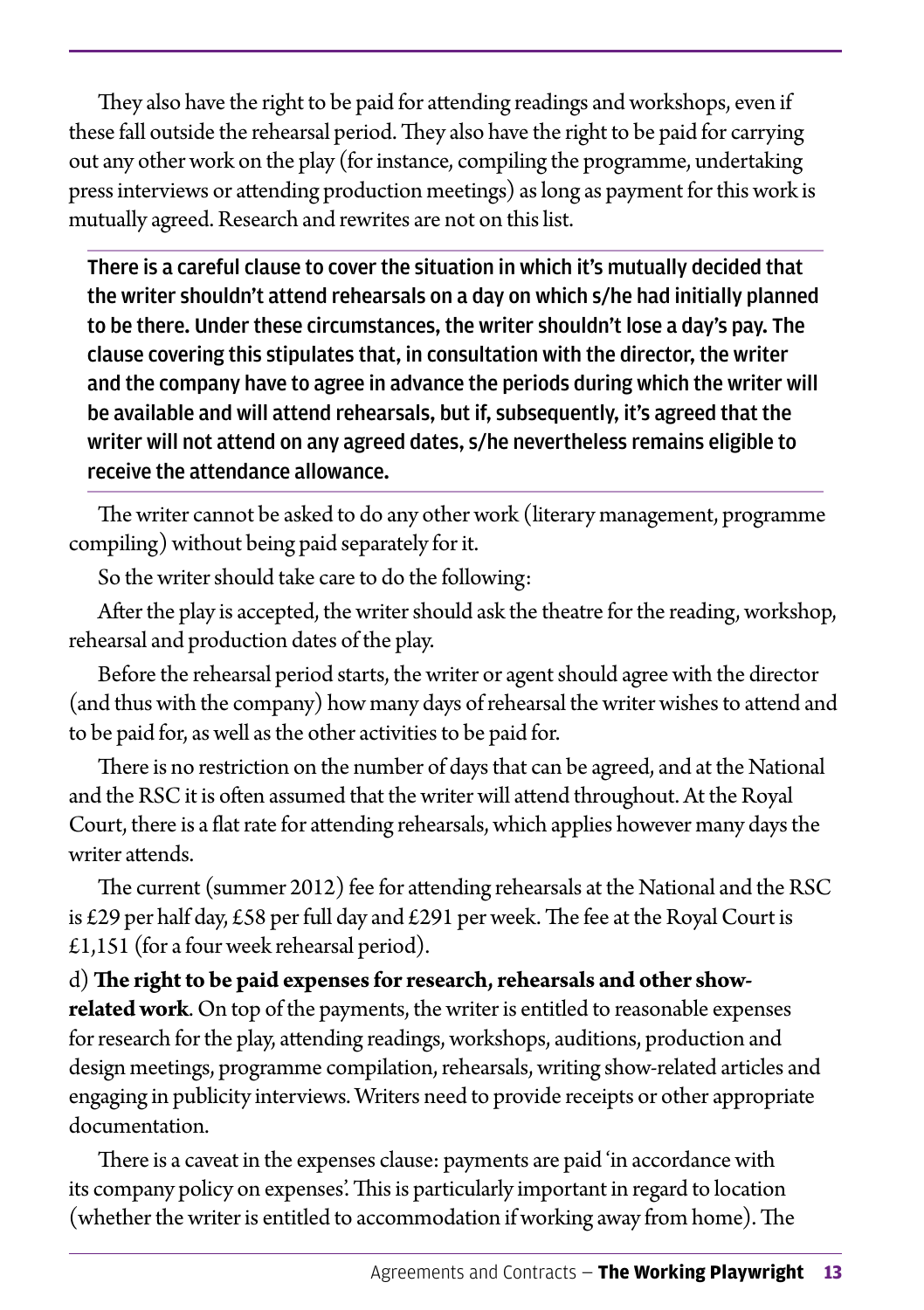company is required to notify the writer of its expenses policy at or before the agreement is signed, and to inform the writer of any changes in the policy that are made during the rehearsal/production period.

Management has to approve expenses in advance and the writer should take care to inform management of what s/he plans to charge. This is particularly important for research. Although it isn't mentioned as such, research costs aren't just travel and accommodation; writers can charge for books and other research materials if agreed in advance.

It is vital the writer or the agent looks at the company's current expenses policy. It is possible to negotiate special terms, but it's not easy, and very hard to do in retrospect.

e) **The right to textual integrity**. The theatre can't make changes in the text of the play without the writer's permission, providing that s/he is reasonably available for consultation (if not, the agent can respond on his or her behalf). This clause makes clear that any changes in the text belong to the writer, and become part of the play. Specifically, 'the writer will not be required to pay any person suggesting or making such changes unless the writer has entered into a legally binding agreement to do so'.

So the writer's permission must be asked for any changes, s/he has the right to refuse them, and any changes become part of his/her play, whoever thought of them.

The only exception to this clause occurs when the company wants the writer to make changes to avoid legal action. Before such a requirement is made, the company has to consult qualified lawyers, pass on their views, and conduct 'meaningful consultation' with the writer, including discussion of how to preserve the play's textual integrity. If the writer still refuses to change the play without having reasonable grounds, and the company isn't prepared to do the play under these circumstances, the company can insist s/he returns all fees.

In negotiations, the managers wanted the right to change the play without the writer's permission, on the grounds that they might have invested a lot in the production and didn't want to have to pull it for legal reasons. But now, ultimately, the writer has the right to withdraw the play if management insists on changes s/he doesn't want to make.

f) **The right to consultation over publicity**. The writer shall be consulted about all marketing materials relating directly to the play that are under the company's control. The materials can be assumed to include programmes as well as leaflets and press releases, but this is not specified. There is a caveat that the writer has to be available to be consulted within three days of being asked.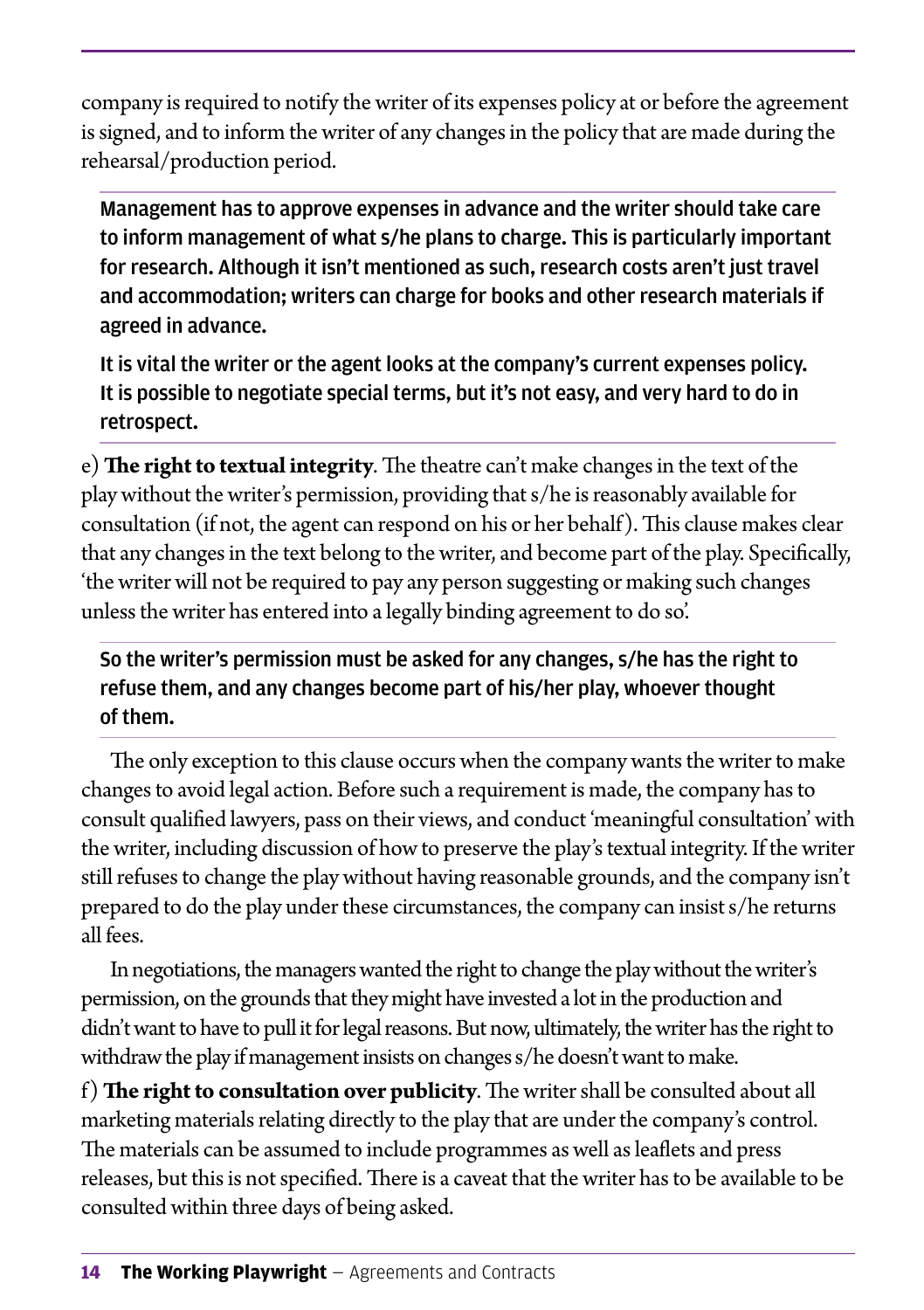<span id="page-16-0"></span>By the same token, the writer has to make him/herself reasonably available for agreed interviews and other publicity activities. There are three caveats: the company has to have consulted the writer about the nature of the press campaign, the writer's participation is subject to his/her professional commitments (as notified to the theatre), and the writer can tell the theatre that s/he doesn't want to participate in publicising the play, but only before signature of the contract.

Writers who don't want to give interviews must remember to get their agents to tell the company that on or before the date of signing the contract. Further, writers should keep the theatre in touch with their professional commitments during the period leading up the production. They should also make sure they are invited to a meeting in good time to discuss the press campaign.

In addition, the writer has the right for his/her name to be displayed on all posters, programmes and publicity materials (except for small newspaper ads), in no smaller type than that of the director and leading actors.

g) **Minor rights**. In addition to the six important rights above, the writer has the right to use a nom de plume, to receive four complimentary tickets for the first night and to attend any performance of the play free of charge (there's a 'subject to availability' caveat here).

#### 9) The nature of the agreement

The TNC agreement is binding on its signatory theatres, and is a minimum terms agreement. The form of writers' agreement, on which individual contracts should be based, specifically states that: 'If this agreement conflicts with the TNC Agreement, this Agreement will prevail to such extent as this Agreement may be more favourable to the Writer'.

There is nothing to stop writers or their agents negotiating better terms than those contained in the minimum terms agreement. However, companies are not allowed to offer — and playwrights are not allowed to accept — anything less than the terms of the agreement.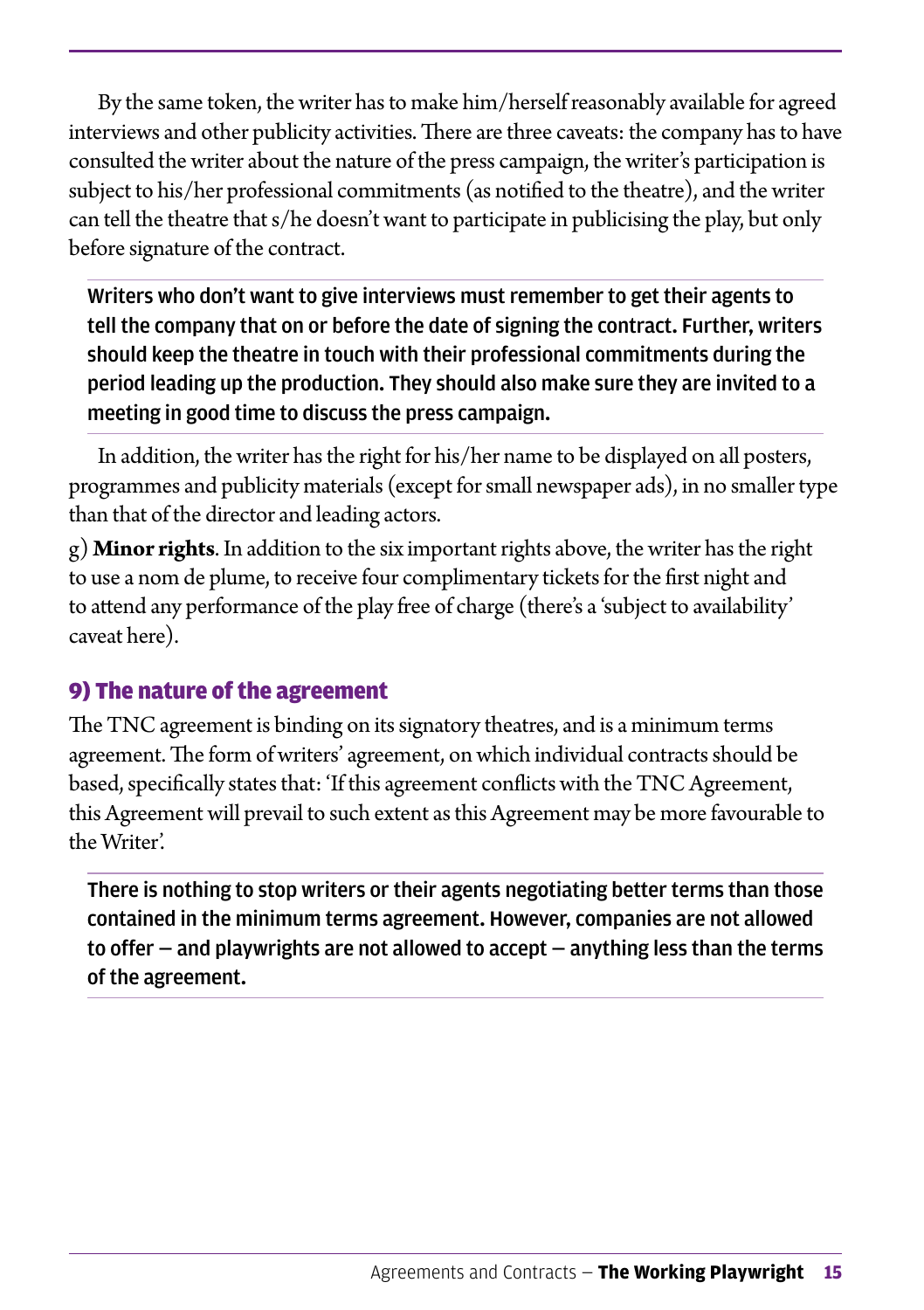## <span id="page-17-0"></span>3. THE THEATRICAL MANAGEMENT ASSOCIATION (TMA)

Closely based on the TNC agreement, the 1986 TMA agreement is the oldest of the three theatre contracts currently in use. Its main principles are:

- Writers are paid an upfront fee as well as a percentage royalty
- Writers of non-commissioned plays are paid the same as writers of commissioned plays
- Management participation in a writer's future earnings is limited by a threshold
- Playwrights enjoy a 'bill of rights', including the right to be consulted about personnel, to maintain the play's textual integrity, to attend rehearsals (and to be paid for so doing), and to be consulted over publicity.

The agreement was revised in 1993, and its financial terms are regularly updated. Negotiations are under way to revise the agreement as a whole.

#### 1) What theatres does it cover?

The reps and other subsidised building-based theatres (from Live Theatre, Newcastle to Chichester), London building-based theatres (except for the NT, RSC, the Court and the West End, but including the Almeida, the Bush, Hampstead, the Lyric Hammersmith, the Orange Tree, the Soho and the Tricycle) and some of the large and medium-sized touring companies (including Cheek by Jowl, Out of Joint, Propeller and Graeae). The agreement covers plays the companies present in their own buildings and on tour (except in the West End and at the National, RSC and the Royal Court), including plays for children but excluding theatre in education.

There is a full list of TMA companies covered by the TMA Agreement at the end of this booklet.

#### 2) Who and what does it apply to?

The agreement applies to writers, whether the play is commissioned or non-commissioned, or an adaptation, a translation or a musical. The agreement only applies to premiere productions (although, unlike in the TNC contract, this is not specifically stated).

In the case of an adaptation or translation of a work in copyright, fees and royalties are divided between the writer and the original author 'in proportions to be mutually agreed between the several parties'. The same system applies to the division between the writer, the composer and lyricist in the case of a musical. The writer is usually responsible for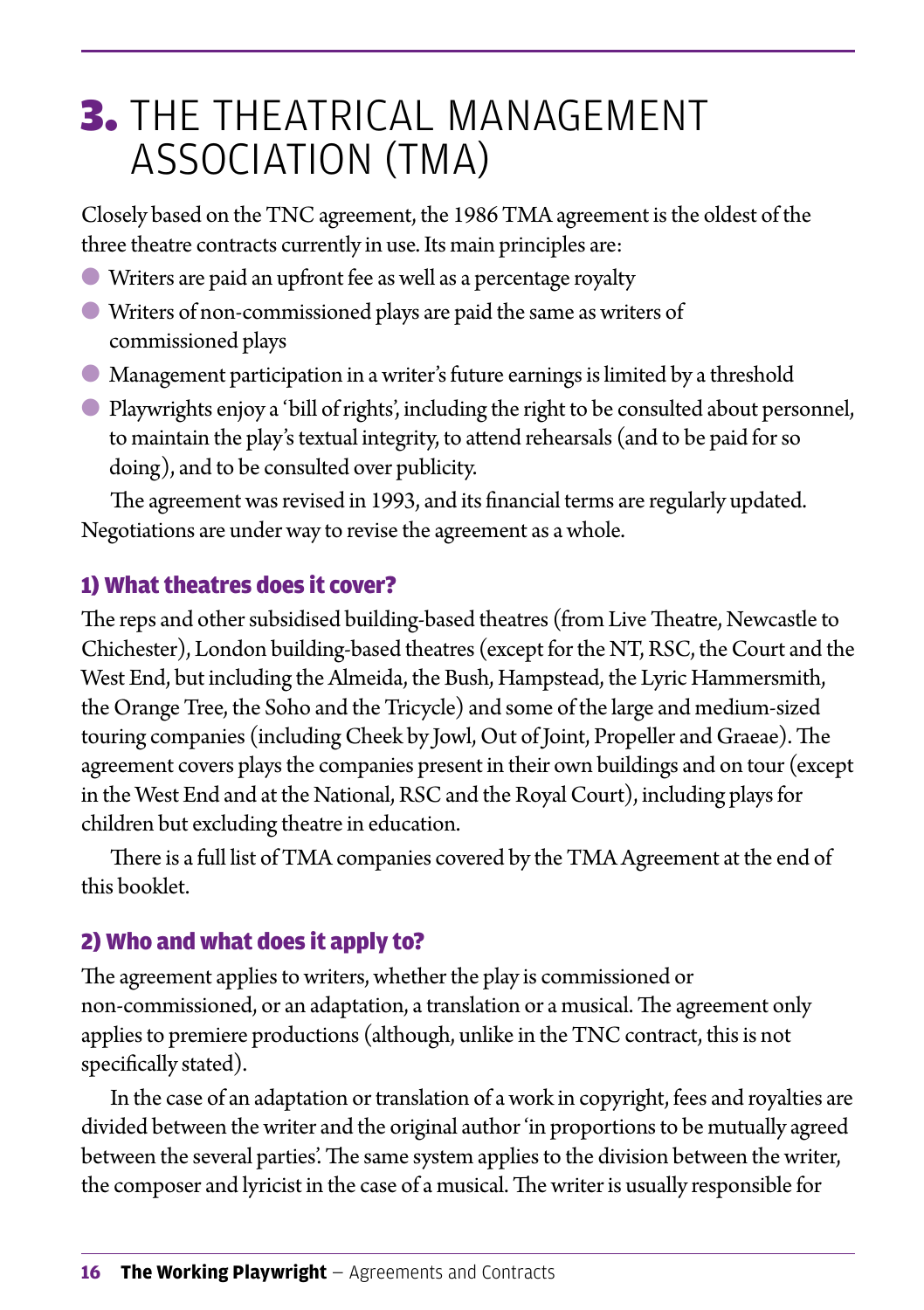<span id="page-18-0"></span>doing the deal with collaborators or the owners of in-copyright works, but managements clear the rights for incidental or interpolated music.

The agreement specifies that if the adapted or translated work is out of copyright, then the writer will be treated and paid the same as if s/he was the original writer.

Crucially, the definition of 'writer' includes 'writer of a play created wholly or partly by improvisation', and the 'play' includes any changes made in the text, so the writer alone owns the copyright of the play, whether or not others have contributed to its creation or final form. The play includes the stage directions.

A short play is a play that lasts 60 minutes or less.

#### 3) How writers are paid

The TMA theatres are divided into three groups for payment purposes (the so-called Middle Range Salary Level or MRSL groups). As with actors, payments to writers are made on these three scales. The list at the end of the booklet shows which theatres and companies fall into which grades.

Plays are either commissioned (the company commissions and pays some of the fee to the writer before the play is written) or non-commissioned (when the company decides it wants to produce an already-written play). So that the company is not discouraged from commissioning plays, the total payments in both these cases are the same.

#### 4) Commissioned plays

Payments to writers of commissioned plays come in three chunks. They are subject to a cost of living increase, so they tend not to be round numbers. Currently (summer 2012) they are:

a) The **commission fee**, paid on signature of the contract. This payment is currently:

MRSL 1: £4,435.70 MRSL 2: £3,627.89 MRSL 3: £2,823.19

This payment is kept by the writer whatever happens. It is not set against royalties.

b) The **delivery fee**, paid to the writer when the play is delivered. This payment is currently:

> MRSL 1: £2,017.46 MRSL 2: £1,612.51 MRSL 3: £1,612.51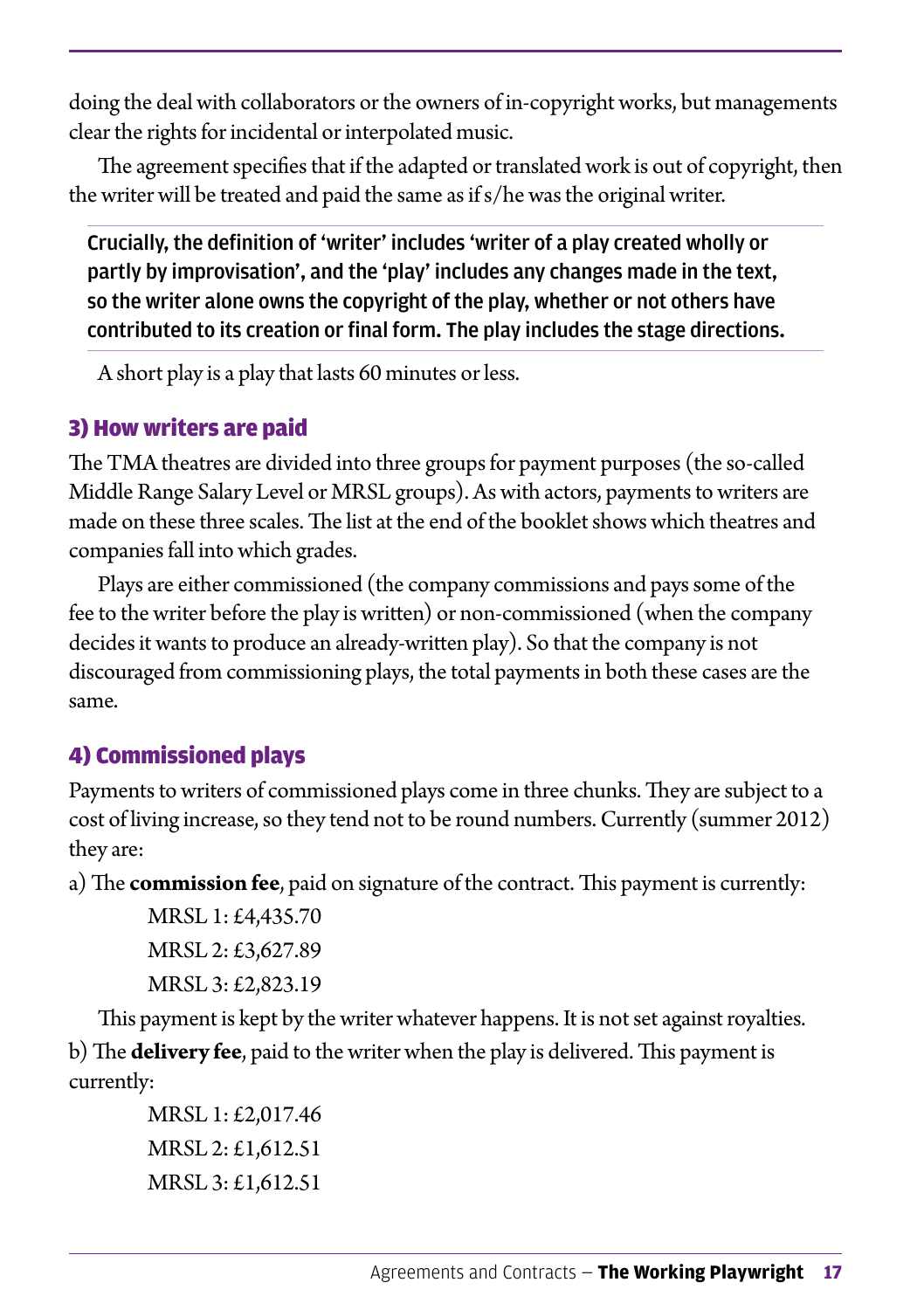<span id="page-19-0"></span>The delivery fee is set against royalties, so the writer's royalty payment is reduced by this amount. But if the company doesn't do the play, or the royalty doesn't reach this figure, the writer gets to keep the delivery fee. So the total that the writer gets to keep whatever happens is:

> MRSL 1: £6,453.16 MRSL 2: £5,241.44 MRSL 3: £4,434.66

c) The **acceptance fee**, which gives the company the right to do the play and usually means it will (though it doesn't have to). This payment is the same as the delivery fee and so is currently:

> MRSL 1: £2,017.46 MRSL 2: £1,612.51 MRSL 3: £1,612.51

This payment is also set against royalties, so, if the play is accepted, the writer's royalty is reduced by this figure plus the delivery fee. But, again, if the company doesn't do the play, or the royalty doesn't reach this figure, the writer gets to keep the acceptance fee. So if the play is accepted, the total that the writer gets to keep whatever happens is:

> MRSL 1: £8,470.62 MRSL 2: £6,853.95 MRSL 3: £6,047.17

d) The **royalty**. If the company does the play, the writer receives a royalty of 8% of its box office takings. If the royalty is less than the combined delivery and acceptance fee (MRSL 1: £4,034.92, MRSL 2: £3,225.02, MRSL 3: £3,225.02) then the writer receives no royalties. But the writer will receive any royalties above that figure, on top of the initial commission fee.

#### 5) Non-commissioned plays

Payments for non-commissioned plays come in two chunks, in that the commission and delivery fees are combined.

a) So the **initial fee** is currently as follows:

```
MRSL 1: £6,653.16
MRSL 2: £5,241.44
MRSL 3: £4,434.66
```
A figure equivalent to the **delivery fee** is set against royalties if the play is presented. But, like the commissioned writer, the writer gets to keep these payments whatever happens.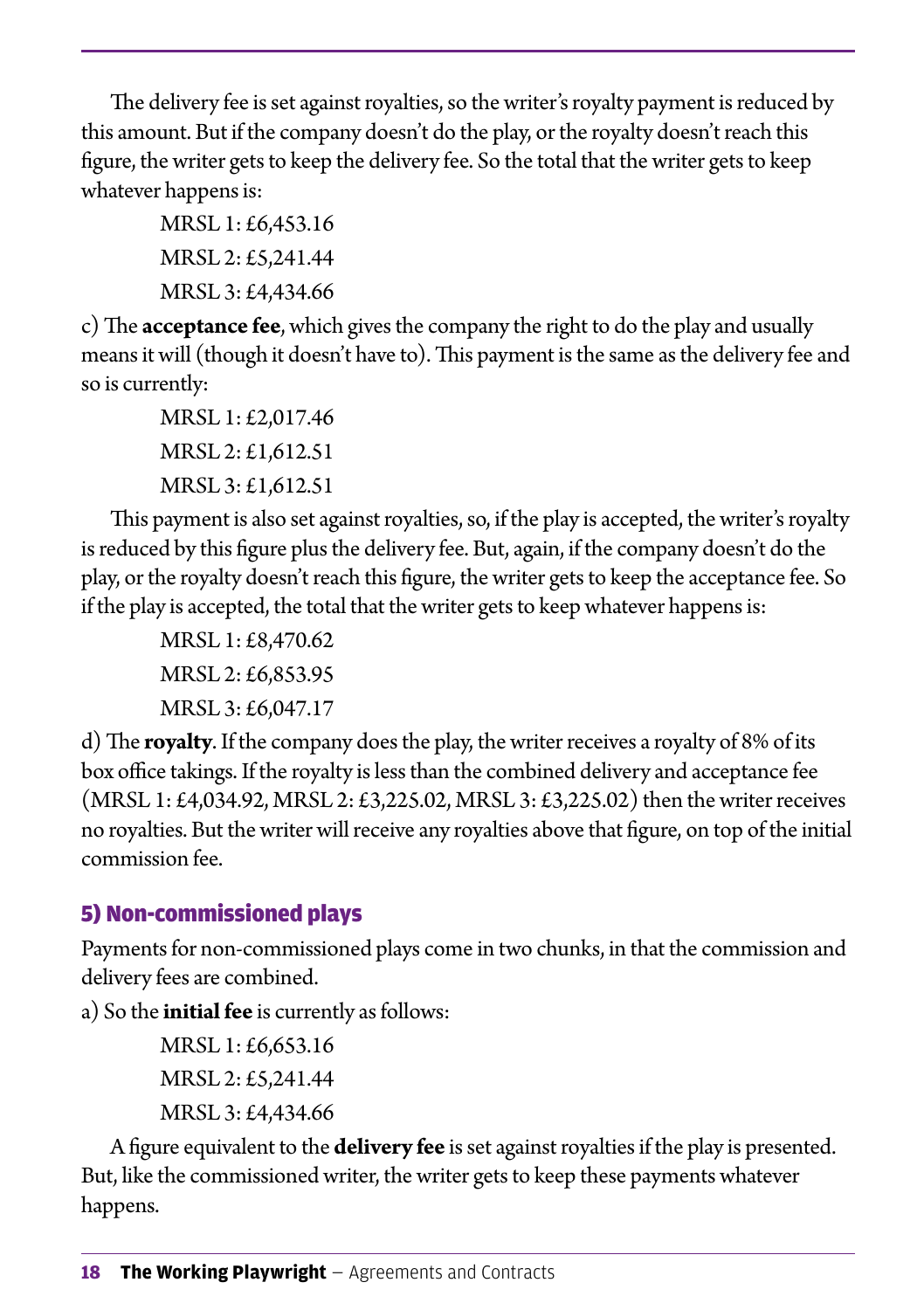<span id="page-20-0"></span>b) If the play is accepted, then the writer gets the same acceptance fee as a commissioned writer, which is also set against royalties.

c) So the totals the writer will receive if his/her play is accepted (and will keep, whatever happens) are:

> MRSL 1: £8,470.62 MRSL 2: £6,853.95 MRSL 3: £6,047.17

d) The **royalty**. If the company does the play, the non-commissioned writer also receives a royalty of 8% of its box office takings. If the royalty is less than the equivalent of the delivery and acceptance fee for a commissioned play (ie the sums in 4 (b) and 4 (c), MRSL 1: £4,034.92, MRSL 2: £3,225.02, MRSL 3: £3,225.02), then the writer receives no royalties. But the writer will receive any royalties above that figure, on top of those sums.

#### 6) Short plays

In the case of a short play on its own, the system and structure is exactly the same, except that the writer receives half the sums for a play of 60 minutes or less (but gets the full royalty). If a short play is part of a double or multiple bill, all payments (including royalties) are divided between the writers.

#### 7) What management gets for its payments

a) **The right to ask for rewrites**. After a commissioned play is delivered, the company can ask the writer to make 'alterations and revisions', after 'discussions and mutual agreement'.

#### The company can't force the writer to make changes in the play which s/he doesn't want to, but, of course, the company always has the option not to do the play.

If the company and the writer agree on changes, the writer has eight weeks to complete them (though this can be extended through mutual agreement). After the revised version is delivered, the company has four weeks to decide whether to accept the play. If it doesn't accept the play, the writer keeps the money received so far and all the rights.

With a non-commissioned play, the company has 60 days from signing the contract to decide to accept the play (and pay the acceptance fee). The company can ask the writer to make mutually-agreed alterations and revisions during this period. If the company decides the play isn't acceptable in its revised form, it can decide not to accept the play, and the writer keeps the money so far and all the rights.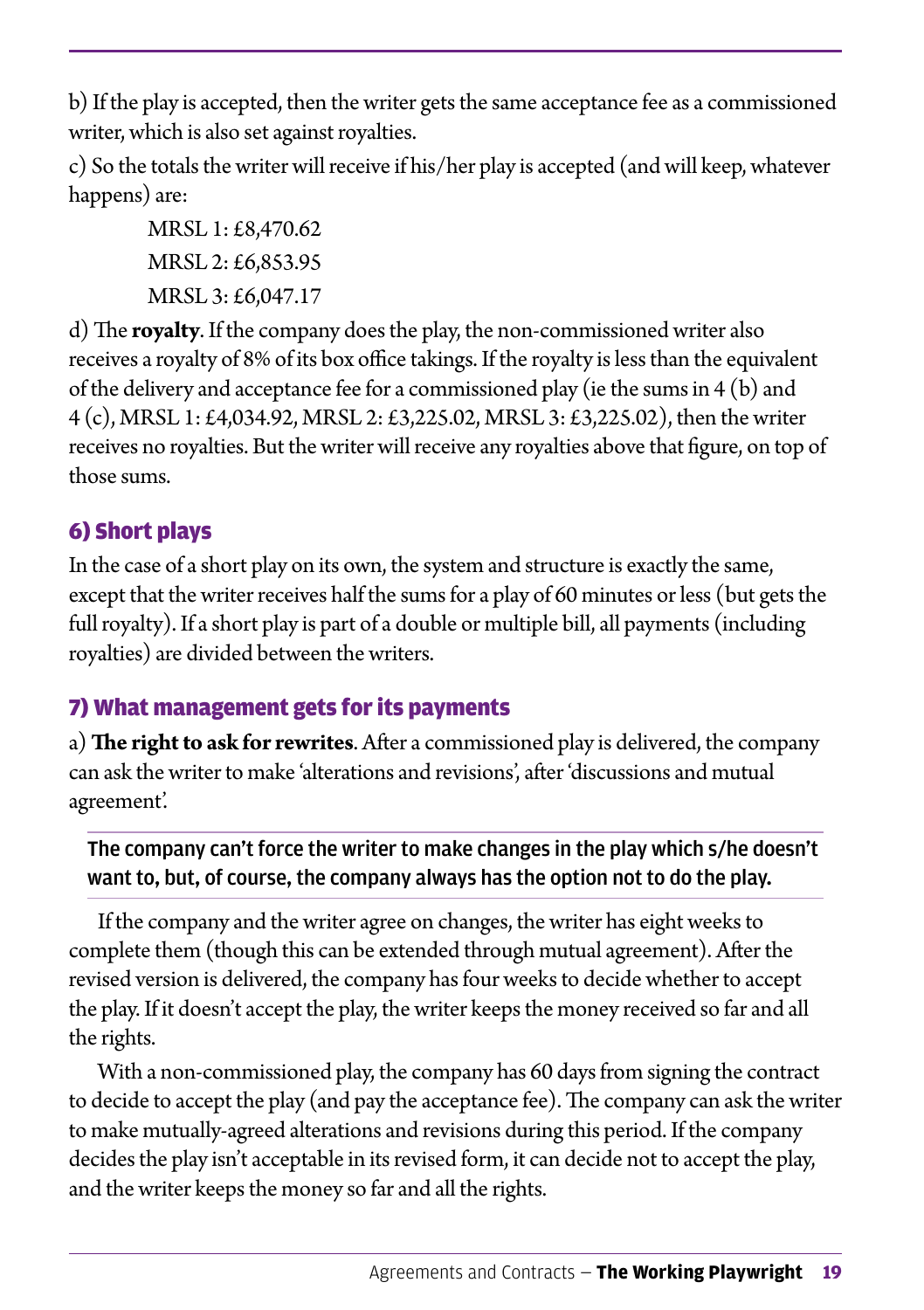<span id="page-21-0"></span>b) **The right to present the play**.If the company accepts the play and pays the acceptance fee, it gains the exclusive right to present the play within a year, and to go on presenting it for nine months from the first performance.

There are some caveats to this, but this normally means that, from the point of acceptance, no one else can do the play until nine months after the opening.

The company doesn't **have** to do the play but if it doesn't the writer gets all his/her rights back and can sell the play to anyone else.

c) **The right to buy options to transfer the play**. If the company presents the play within the correct period, it has the right to take up (and pay for) options to present the play again (and so extend the period of its exclusive rights).

The company has to tell the writer it wants to take up any of these options within 16 weeks of the opening. The writer can't refuse to sell any of these options, which are set against royalties. The terms and conditions of performances under these options are negotiated separately. The options (and current payments) are:

- United Kingdom, except for the West End: £2,516.10
- The West End, including a pre-London tour: £4,194.19
- $\bullet$  USA: £4,194.19
- $\bullet$  The rest of the world: £3,354.10.

d) **The rights to earn residuals from a writer's future earnings**. If it has performed the play, the company is entitled to a proportion of the writer's subsequent earnings from the play (including all English-language productions in the UK, publication and screen rights). The percentage the company can claim is on a sliding scale, dependent on the number of performances the company has given (17-24: 5%, 25-49: 10%, 50 or more: 12.5%).

The vital caveat on residual payments is that the writer is entitled to earn a sum of money (called the threshold) before s/he pays anything to the originating theatre. The threshold (currently £47,928.68) includes earnings from foreign productions, publication and merchandise. A play has to be a very considerable success before writers need to pay the company which first presented it any of their subsequent earnings.

#### 8) The writer's rights

The writer has a number of rights which the company has to grant. They are:

a) **The right to approve the choice of personnel**: 'The choice of director, designer and actors shall be subject to prior agreement between the company and the writer'. This means that the writer has effective power of veto.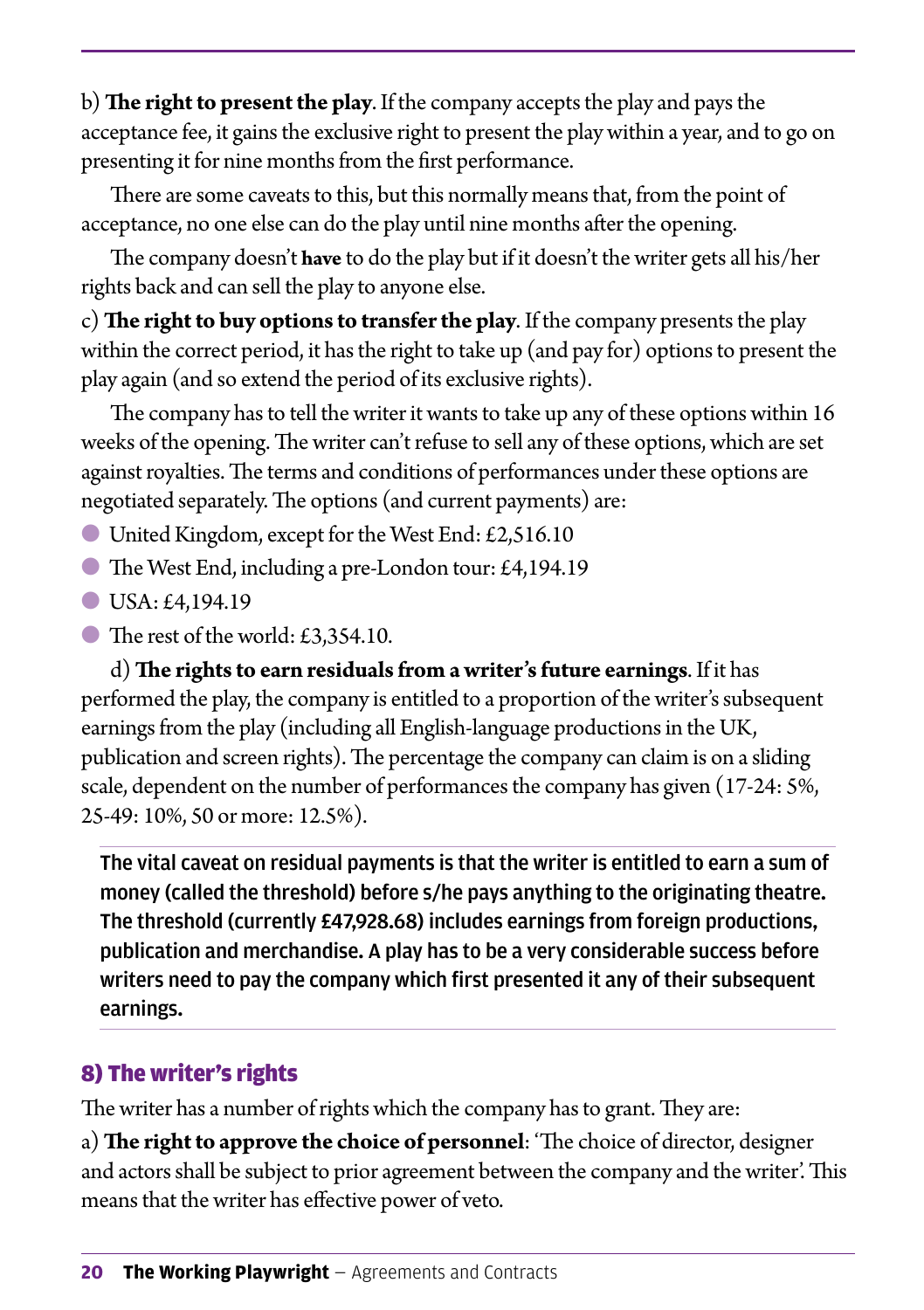However, the writer must 'have due regard to the manager's artistic and financial resources' (and mustn't unreasonably delay agreement). This means that the writer can't insist on personnel who are more expensive than the company can afford. The 'artistic resources' caveat covers permanent companies (so the writer can't ask that all the personnel are brought in from outside) or companies with a particular personnel policy (say, with regard to ethnicity, age or gender).

Ultimately, the writer can refuse everybody the company suggests, but, if s/he does so, then the company retains the right not to do the play.

b) **The right to attend rehearsals**: 'The writer shall have the right to attend rehearsals at all times and the writer shall at all times pay due consideration to the management's authority at the place of rehearsal'.

To be absolutely clear: the writer cannot be excluded from any rehearsals at any time. Directors and managers don't always remember or know that writers have this right.

The strangely-worded caveat about paying due consideration to the management's authority is intended to protect companies from 'Writers Behaving Badly' (though it is sometimes justified on the grounds of matters like health and safety). When it was negotiated, the union side pointed out that the clause implied that writers were uniquely ill-disciplined (actors aren't required to sign such a clause), but it was the price of winning the important right to be present in rehearsals.

c) **The right to be paid to attend rehearsals and undertake other show-related tasks**. On top of the right to be there, writers have the right to be paid for attending rehearsals. They also have the right to be paid for carrying out other work on the play (for instance, contributing to or compiling the programme, undertaking press interviews or attending production meetings), as long as payment for this work is mutually agreed.

Although research and rewrites are on the list of activities, the placing of this clause suggests that this does not cover payment for researching the play before it is written, or rewriting of the play outside the rehearsal period.

The company **has** to pay for 12 days of rehearsal attendance (or other work), as long as the writer undertakes it. Anything on top of this has to be negotiated in advance. There is a general presumption in TMA theatres that the minimum 12 days is the maximum, but it doesn't have to be.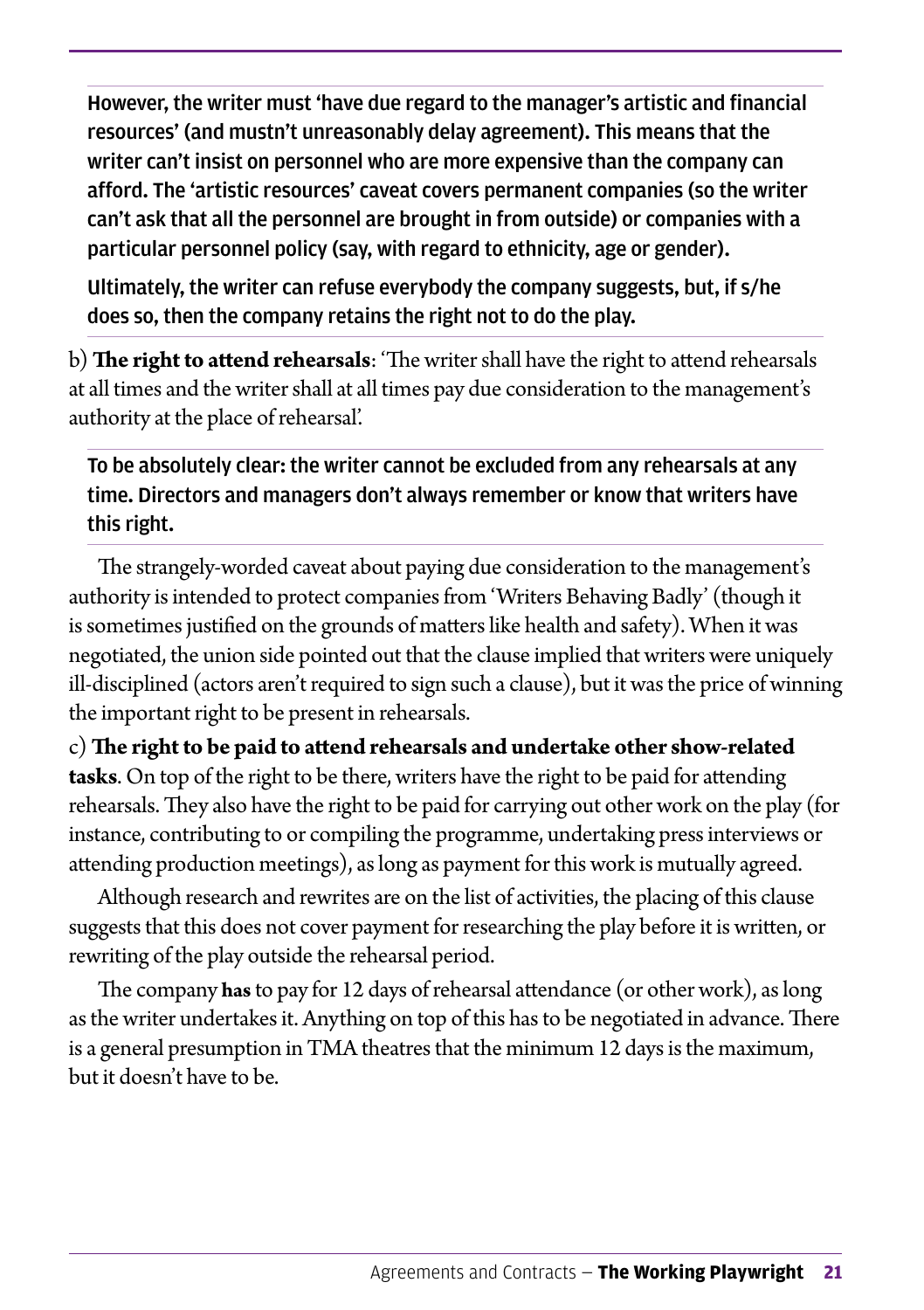So the writer should take care to do the following:

Before writing the play, the writer (or agent) should agree payment with management for any research for the play.

Before the rehearsal period starts, the writer or agent should agree with the director (and the company) how many days of rehearsal s/he wishes to attend and be paid for, as well as the other activities s/he should be paid for. This could be time-restricted but doesn't have to be: the writer and company could agree that all work on the programme, or all rehearsal rewrite days, or all press interview or production meeting days, should be paid for.

If it's apparent that not enough time has been agreed in any category, the writer or agent should contact the management to negotiate extra time. The management can refuse, but the writer can also refuse to do unpaid work at any stage.

The daily fee for any of this work is currently as follows (12 days in brackets, but remember 12 days is only the minimum, **not** the maximum):

> MRSL 1: £59.51 (£714.12) MRSL 2: £52.20 (£626.40) MRSL 3: £48.00 (£576.00)

d) **The right to be paid expenses for research, rehearsals and other showrelated work**. On top of the payments, the writer is entitled to reasonable expenses for research for the play, attending production meetings and rehearsals and engaging in publicity interviews.

Management has to approve expenses in advance and the writer should take care to inform management of what s/he plans to charge. This is particularly important for research; expenses are paid for 'carrying out research for the play at the manager's request', so needs negotiating before it's undertaken.

Although it isn't specified as such, research costs don't just cover travel and accommodation; writers can charge for books and other research materials if agreed in advance.

e) **The right to textual integrity**. 'The Manager shall not permit nor permit others to make any omissions from or alterations or additions to the text, stage business or title of the Play ... without the written approval of the Writer'. The clause is complicated but it means that the management can't let anyone change the play (including stage directions and title) without the writer's permission, and that any changes in the play (again, including stage directions) become 'the sole property of the writer'.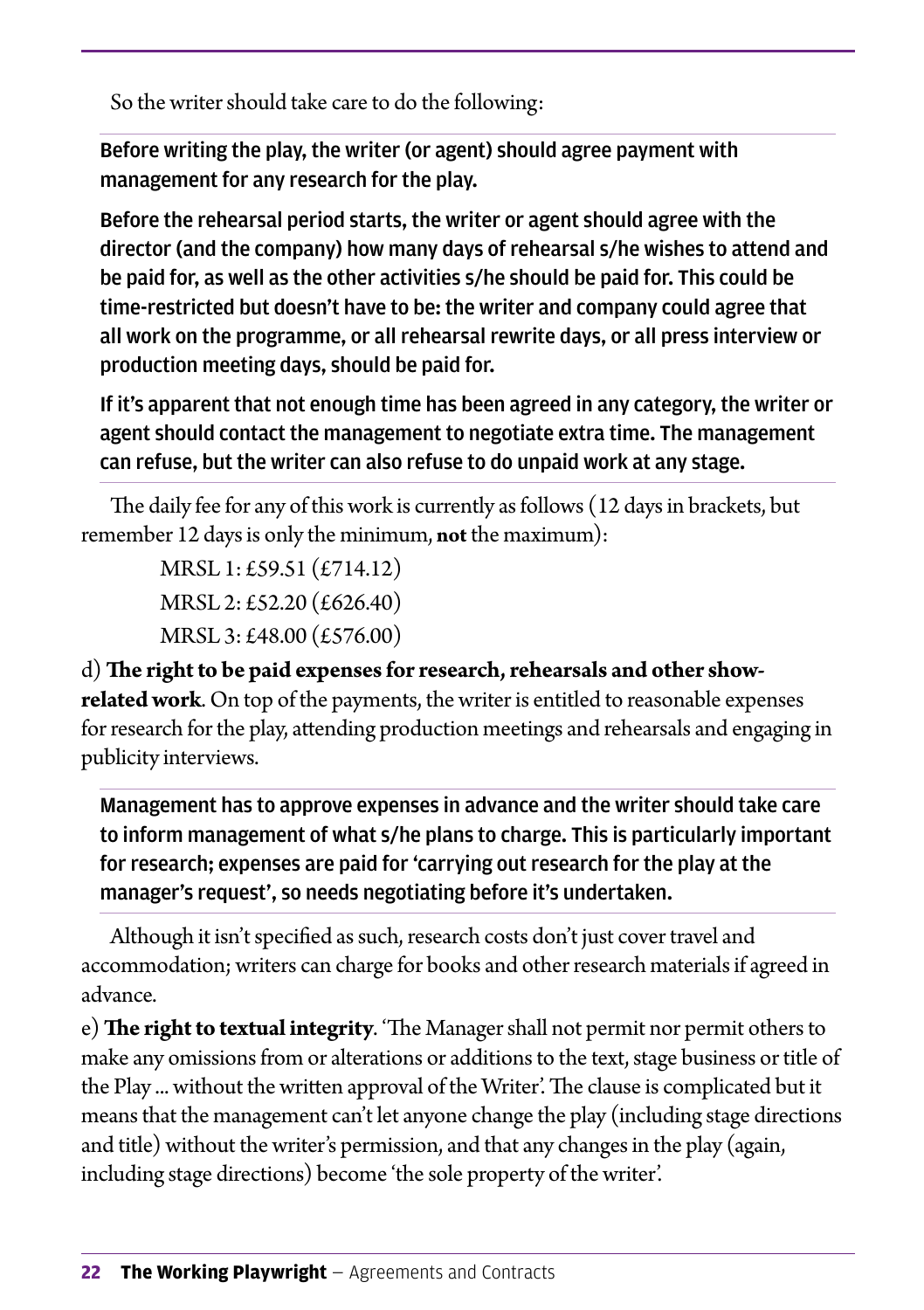<span id="page-24-0"></span>So the writer's permission must be asked for any changes, s/he has the right to refuse them, and any changes become part of his/her play, whoever thought of them.

f) **The right to consultation over publicity**. The writer shall be consulted about the design and content of programmes and all other publicity material. This is a management responsibility – the writer doesn't have to ask to be consulted.

The caveats are that the writer has to be reasonably available for consultation (s/he can't insist on this right if on an inaccessible holiday in the week of a publicity deadline), that the publicity material has to relate directly to the writer or the play (which seems to cover everything) and the publicity has to be under the manager's control (ie, it isn't a media interview or feature).

Whether consulted or not, the writer has the right for his/her name to be displayed in all posters, programmes and publicity materials (except for small newspaper ads), in no smaller type than that of the director and leading actors.

g) **Minor rights**. In addition to the five important rights above, the writer has the right to use a nom de plume, to receive four complimentary tickets for the first night and to attend any performance of the play free of charge (there's a 'subject to availability' caveat here). The writer cannot be asked to do any other work (literary management, programme compiling) without being paid separately for it.

#### 9) The nature of the agreement

The TMA Agreement is obligatory on the signatory theatres to which it refers (see clause 1 above). Although this is never specifically stated, the TMA Agreement is a minimum terms agreement.

There is nothing to stop writers or their agents negotiating better terms than those contained in the minimum terms agreement. However, companies are not allowed to offer anything less than the terms of the agreement.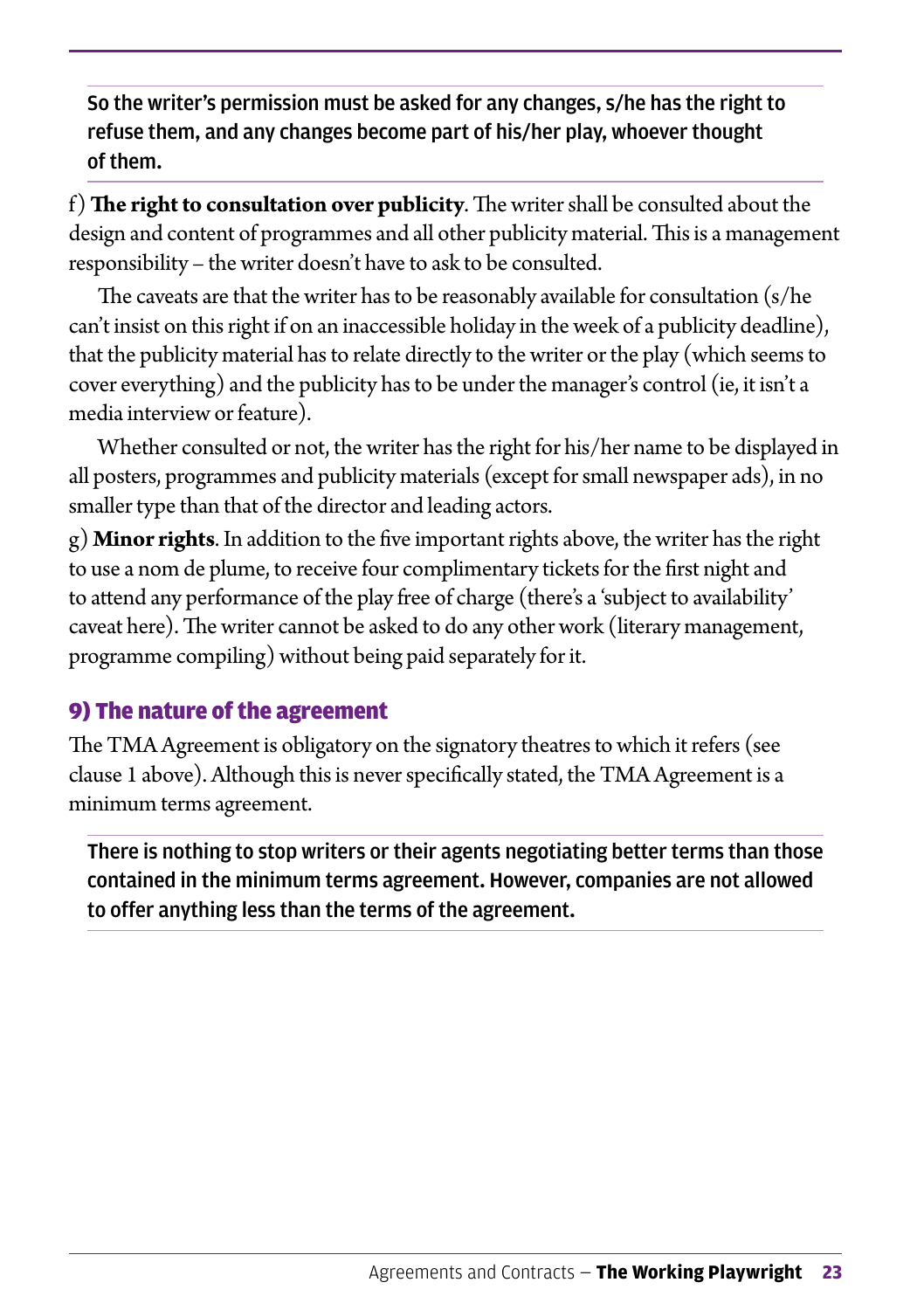## <span id="page-25-0"></span>**4. THE INDEPENDENT THEATRE** COUNCIL (ITC)

The ITC Agreement was the final agreement to be negotiated. Because practices, forms of work and the role of the writer are much more varied in the small-scale sector, reaching the agreement was a lengthy process. The agreement was ratified in 1991, and substantially revised in 2002.

It takes the form of a collective agreement (defining terms and outlining procedures), a section defining the minimum terms and conditions, and a model contract.

The agreement's financial terms are regularly updated. Negotiations are under way to revise the agreement as a whole.

#### 1) What theatres does it cover?

The ITC is the management organisation for small-scale theatre. The ITC companies listed in 2002 (when the current agreement was signed) include Clean Break, DV8, Eastern Angles, Forest Forge, Hull Truck, Kali, Kneehigh, Pentabus, Red Shift, the Soho, Tamasha, Tara and Theatre Alibi. There are also several theatre-in-education companies. Some of these companies are now part of the TMA, for example, Hull Truck and the Soho.

#### 2) Who and what does it apply to?

The agreement applies to writers, whether the play is commissioned or non-commissioned, an adaptation, a translation or a musical.

#### Importantly, writers covered include a 'designated writer where the company is working through a devising process'.

A full-length play is one longer than 70 minutes (excluding intervals). Short plays are shorter than that. There is provision for special terms for 'exceptionally short' plays.

#### 3) How writers are paid

There is an agreed single fee for various lengths of play that applies to all ITC companies, with a royalty on top. The total fee for a full-length play is currently  $£7,880$ .

#### 4) Commissioned plays

Payments to writers of commissioned plays are made in four or five chunks, represented as percentages of the total fees for each length of play (figures for full-length plays).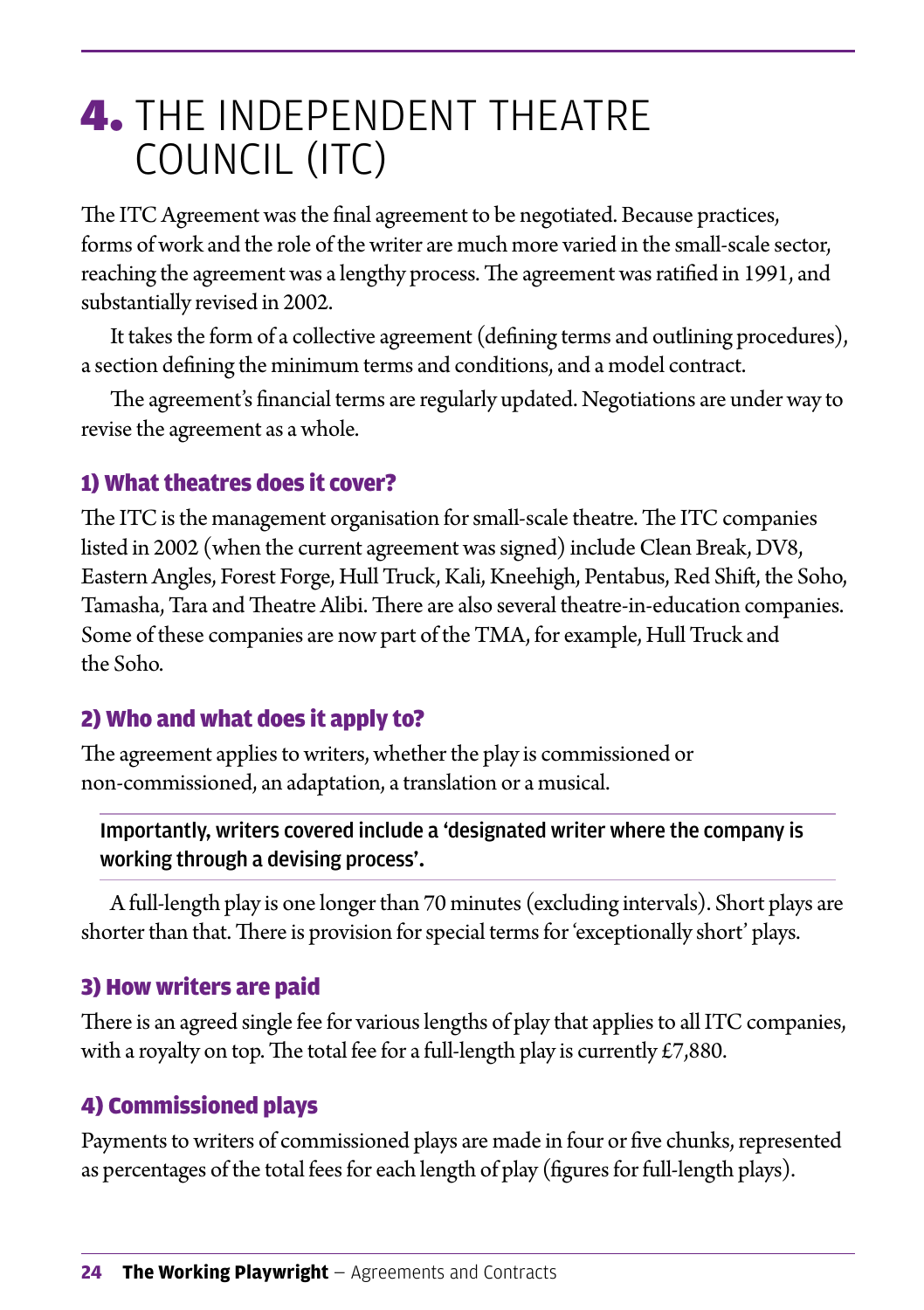<span id="page-26-0"></span>a) A **treatment fee** of 10% of the total (so £788 for a treatment of a full-length play). This can be paid before the contract is signed, and thus could be the only sum the writer is paid.

b) A **commission fee** paid on signing the contract of 40% of the fee (£3,152) or 50% (£3,940) if a treatment isn't asked for.

c) A **delivery fee** of 25% of the fee (£1,970) when the 'first full draft of the script' is delivered.

d) An **acceptance fee** of 15% of the fee (£1,182) paid when the company decides to produce the play.

e) A **first performance fee** of 10% of the fee (£788) is paid.

So, whatever happens, if the writer delivers a full draft,  $s/h$ e will receive £5,910

f) **Royalty**. If the company does the play, the writer receives a royalty of 8% of net box office receipts, but only once the manager has received £53,090 of net income (box office plus other earnings like programme sales).

The commissioned play system also applies to an 'existing unperformed script'. However, there is also a separate breakdown of payments for non-commissioned plays, which are defined in the same way.

### 5) Non-commissioned plays

Payments for non-commissioned plays come in two or four chunks.

a) A **contract-signing fee** of 70% of the fee (£5,516 for a full-length play) paid on signing the contract. If no rewrites are required, this fee is 90% of the total fee (£7,090). b) If rewrites are required, a **rewrite fee** of 10% (£788) is paid when rewrites are delivered.

c) If rewrites have been required and are accepted, an **acceptance fee** of 10% (£788) is paid.

e) A **first performance fee** of 10% of the fee (£788) is paid.

f) **Royalty**. If the company does the play, the writer receives a royalty of 8% of net box office receipts, but only once the manager has received £53,090 of net income (box office plus other earnings like programme sales).

Unlike the TMA and TNC contracts, the ITC agreement covers second and further productions of plays by another company. In this case, the writer is paid a royalty of £53.50 per performance, or 8% of the total box office take, whichever is the greater.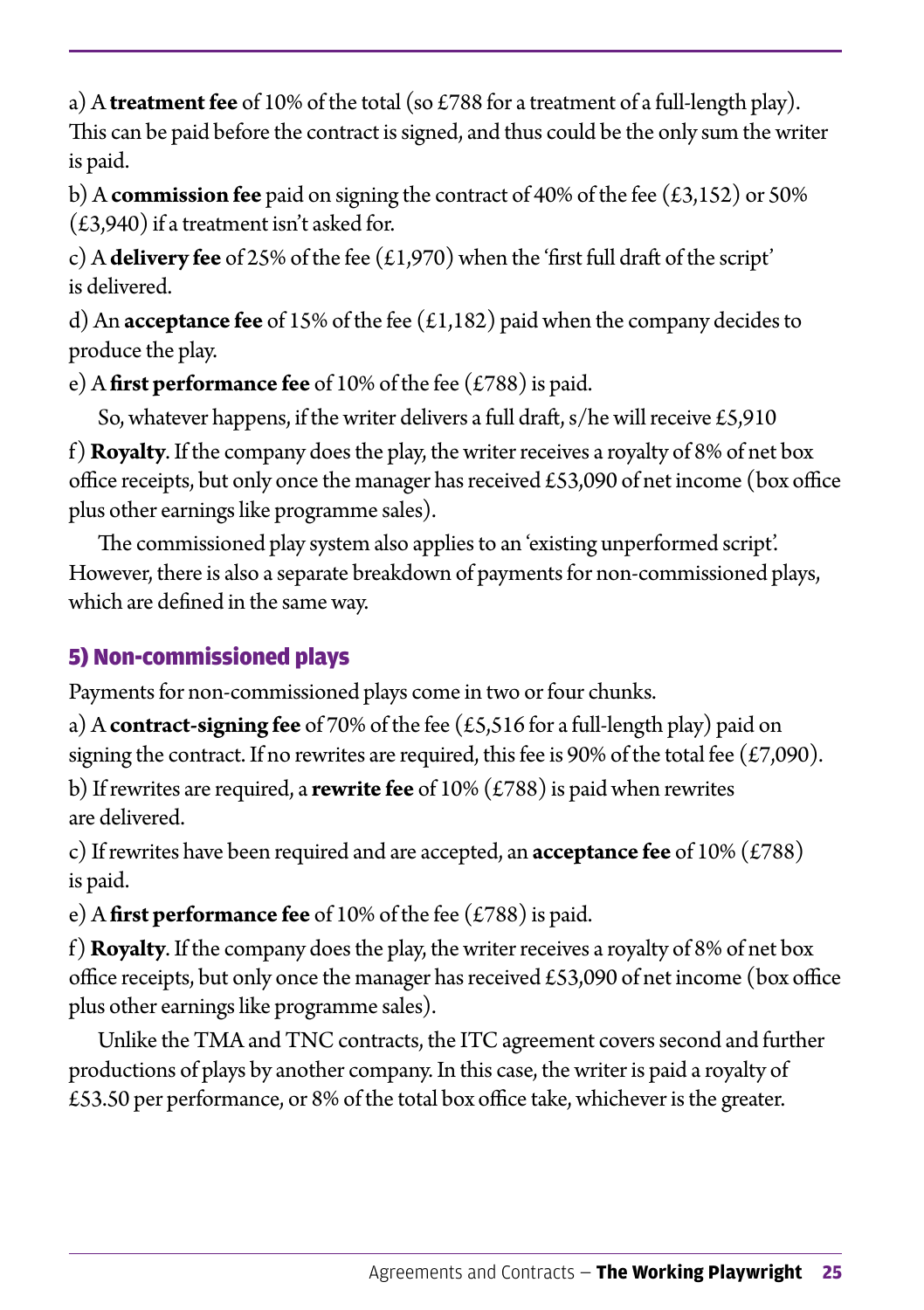#### <span id="page-27-0"></span>6) Short plays

The total fees for various lengths of play are currently as follows:

£7,880 (over 70 minutes) £5,254 (30-70 minutes) £2,626 (under 30 minutes).

#### 7) What management gets for its payments

a) **The right to ask for rewrites**. When the play is commissioned, the writer and the company must agree (in writing) a delivery date for the treatment (if there is one) and the first full draft, a schedule of script development meetings and any work with actors during the writing period, and any dramaturgical input.

Having received the script, the company has six weeks to discuss the play with the writer. If no rewrites are required, the company has a further three weeks to decide whether to produce. If rewrites are required, a period is agreed (with a maximum of six weeks). Following delivery of rewrites, the company has three weeks to decide whether to produce the play. The same system applies to a non-commissioned play.

b) **The right to present the play**. The writer gives the company the exclusive right to present the play in the UK (other than in the West End) and non-exclusively abroad (in other words, the writer can license other productions abroad), from the date of the decision to produce to a year after the first performance.

c) **The right to buy options to extend its rights to produce the play**. The company can buy an option to continue presenting the play ('substantially in the original production') for a further year, for £758 (it has to continue paying royalties of course).

It can extend this arrangement for further periods of a year, up to three years after the first paid performances, for a payment of £152 for each year-long extension.

'Substantially in the original production' means that the production has the same director and designer, and at least half the original cast.

d) **The right to earn residuals from a writer's future earnings**. If it has performed the play, the company is entitled to 8% of the writer's net earnings from the exploitation of the play, for a period of five years.

The vital caveat on residual payments is that the writer is entitled to earn a sum of money (called the threshold) before s/he pays anything to the originating company. Currently the threshold is £30,336. A play has to be a very considerable success before writers need to pay the company which first presented it any of their subsequent earnings.

This clause does not apply to second or further productions of existing plays.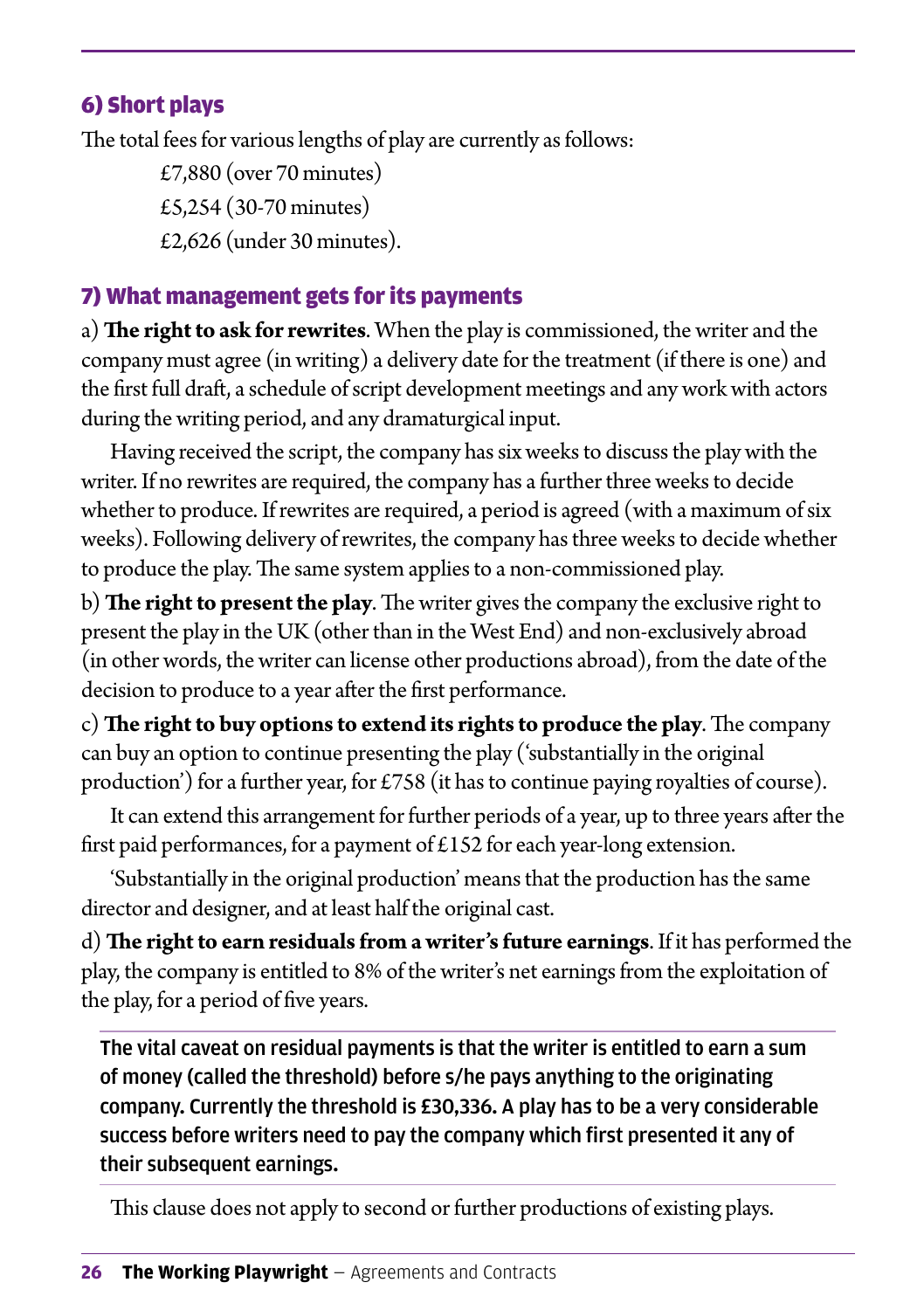#### <span id="page-28-0"></span>8) The writer's rights

The writer has a number of rights which the company has to grant. They are:

a) **The right to approve the choice of personnel**. 'The manager shall consult and mutually agree with the writer on the choice of director designer and actors'. This means that the writer has effective power of refusal.

However, the writer must 'have due regard to the manager's artistic and financial resources' (and mustn't unreasonably delay agreement). This means that the writer can't insist on personnel who are more expensive than the company can afford.

The 'artistic resources' caveat covers permanent companies (so the writer can't ask that all the personnel are brought in from outside) or companies with a particular personnel policy (say, with regard to ethnicity, age or gender). The ITC contract specifies that 'the manager and writer shall follow the ITC policy on integrated casting'. Ultimately, the writer can refuse everybody the company suggests, but, if s/he does so, then the company retains the right not to do the play.

b) **The right to attend rehearsals**. 'The writer shall have the right to attend rehearsals and shall at all times pay due consideration to the management's authority at rehearsal'.

To be absolutely clear: the writer cannot be excluded from any rehearsals at any time. Directors and managers don't always remember or know that writers have this right.

The strangely-worded caveat about paying due consideration to the management's authority is a version of the clause agreed with the TMA, and is intended to protect companies from 'Writers Behaving Badly' (though it is sometimes justified on the grounds of matters like health and safety). In the TMA negotiations, the union side pointed out that the clause implied that writers were uniquely ill-disciplined (actors aren't required to sign such a clause), but it was the price of winning the important right to be present in rehearsals.

In addition, under the ITC agreement, the manager is required to give three months' notice of the rehearsal period.

c) **The (limited) right to be paid to attend rehearsals and undertake other showrelated tasks**. The company can require the writer to attend six days of rehearsal for nothing, but if the writer is required to attend any additional days, s/he is paid a fee of £56 per day. Any rewrites agreed in rehearsal are covered by the writers' fee.

In addition, the writer may be required to give interviews (subject to prior professional commitments), to attend one evaluation meeting after the show opens, and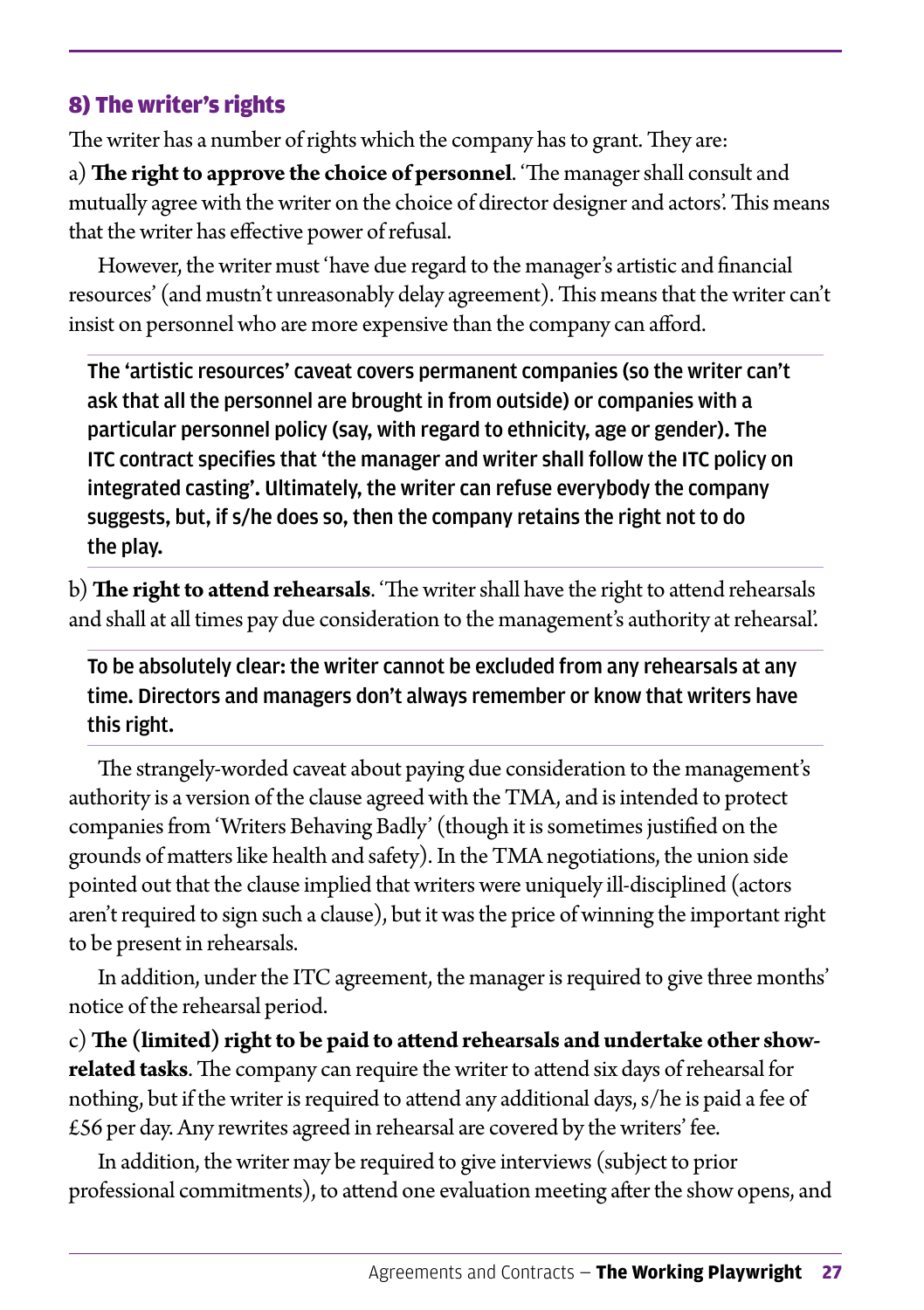<span id="page-29-0"></span>to attend up to three pre/post-show discussions (any further attendance is to be paid for at the daily rate of  $£57.50$ .

d) **The right to be paid expenses for research, rehearsals and other show-related work**. On top of any other payments, the writer is entitled to expenses for travel connected with casting sessions, script development, working attendance at rehearsals, attending first performances, publicity interviews, follow-up workshops and any other agreed attendance.

Travel costs exclude first-class, peak-time fares and air fares (unless agreed with the manager). Reasonable accommodation costs will be met, again subject to advance agreement. Receipts are required. On overnight stops, the writer is entitled to a reasonable meal or to reimbursement of actual meal costs, to a maximum of  $£15.20$  a day.

e) **The right to textual integrity**. The clause is simple, pretty comprehensive and unambiguous: 'The manager shall not alter the text or title of the play, nor permit others so to alter the play without the writer's written permission. Any alterations agreed by the writer shall belong to the writer absolutely and no payment shall be due to any person making the alterations without a prior collaboration agreement'.

So the writer's permission must be sought for any changes, s/he has the right to refuse them, and any changes become part of his/her play, whoever thought of them.

The only element in other agreements which this leaves out is the specification that stage directions are part of the script and thus of the writer's copyright.

f) **The right to consultation over publicity**. The writer has the right to be consulted over programmes and publicity and is required to cooperate with the company in publicising the play.

g) **Minor rights**. In addition to the five important rights above, the writer has the right to three complimentary tickets for the first performance and the press night (where applicable), and one free seat to any performance (subject to availability).

#### 9) The nature of the Agreement

The ITC agreement is a minimum terms agreement.

There is nothing to stop writers or their agents negotiating better terms than those contained in the minimum terms agreement. However, companies are not allowed to offer anything less than the terms of the agreement.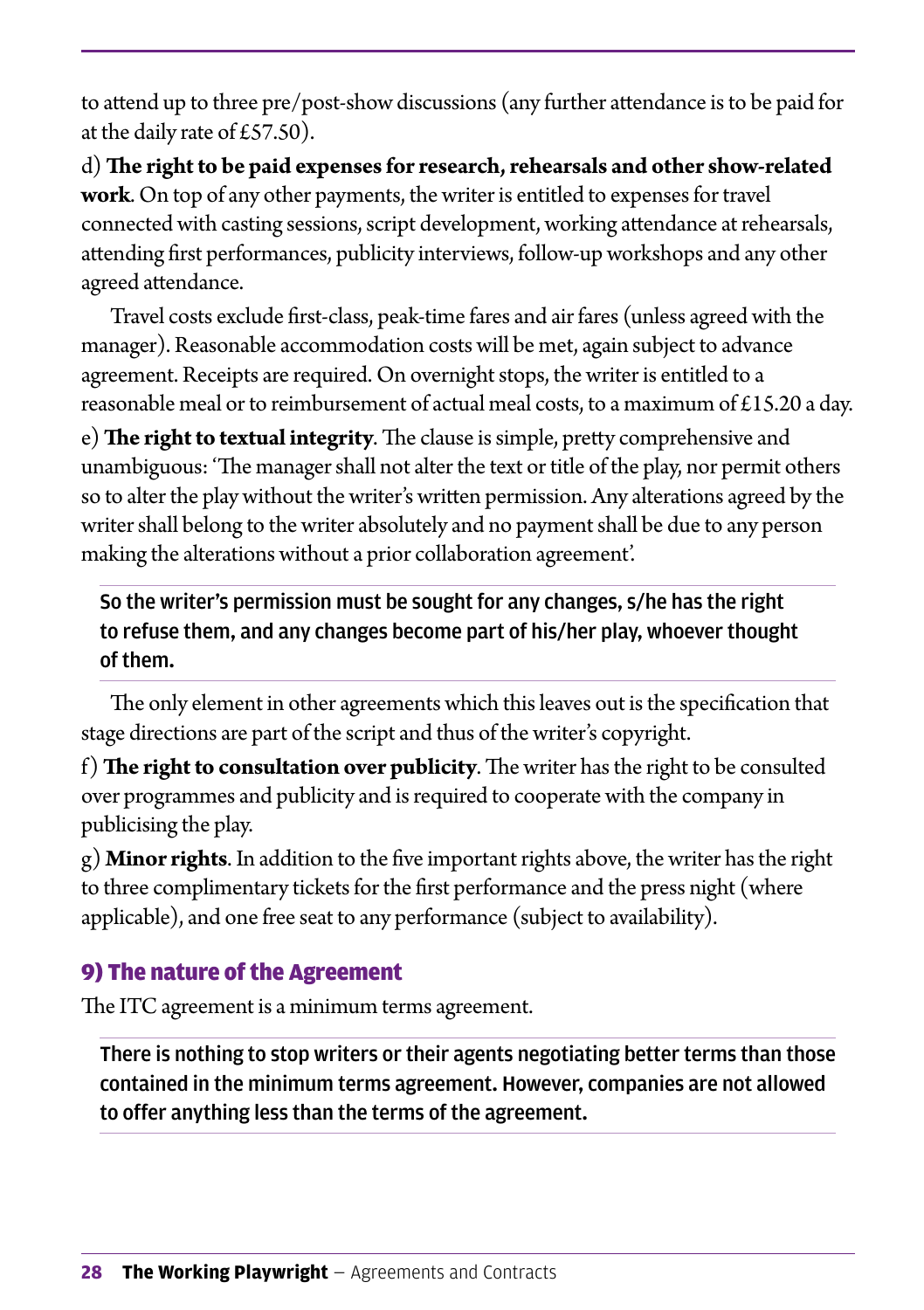# <span id="page-30-0"></span>Appendix 1

### **The Writers' Guild Agreements**

#### Headline provisions

#### 1) **What theatres do they cover**?

The **Theatres National Committee** (TNC) agreement covers the National Theatre, the Royal Shakespeare Company and the Royal Court.

The **Theatrical Management Association** (TMA) agreement covers the reps and other building-based companies, the London building-based theatres (except for the NT, RSC and Royal Court) and some of the large and medium-sized touring companies.

The **Independent Theatre Council** (ITC) agreement covers small-scale theatre.

#### 2) **Who and what do they apply to**?

The agreements apply to writers. There are provisions for earnings to be divided between writers in the case of adaptations, translations or collaborations.

#### 3) **How writers are paid**

Plays are either commissioned or non-commissioned. The total payments in both these cases are the same. Playwrights also receive royalties.

#### 4) **Commissioned plays**

Under the TNC and TMA agreements, writers are paid on commission, delivery and acceptance of their script. Some or all of such payments may be set against royalties (box office percentage) if the play is produced.

Under the ITC agreement, writers can also receive a commission and receive a first performance fee.

#### 5) **Non-commissioned plays**

Under all three agreements, the writer receives the full fee when the theatre decides to do the play. Under the ITC agreement, there is a designated fee for second and further productions of existing plays.

#### 6) **Short plays**

Currently, there is no specific category for short plays in the TNC agreement. Under the TMA, a short play is one lasting 60 minutes or less. Under the ITC agreement, there are three categories: over 70 minutes, 30-70 minutes and under 30 minutes.

#### **7) What management gets for its payments**

- The right to ask for rewrites
- The right to present the play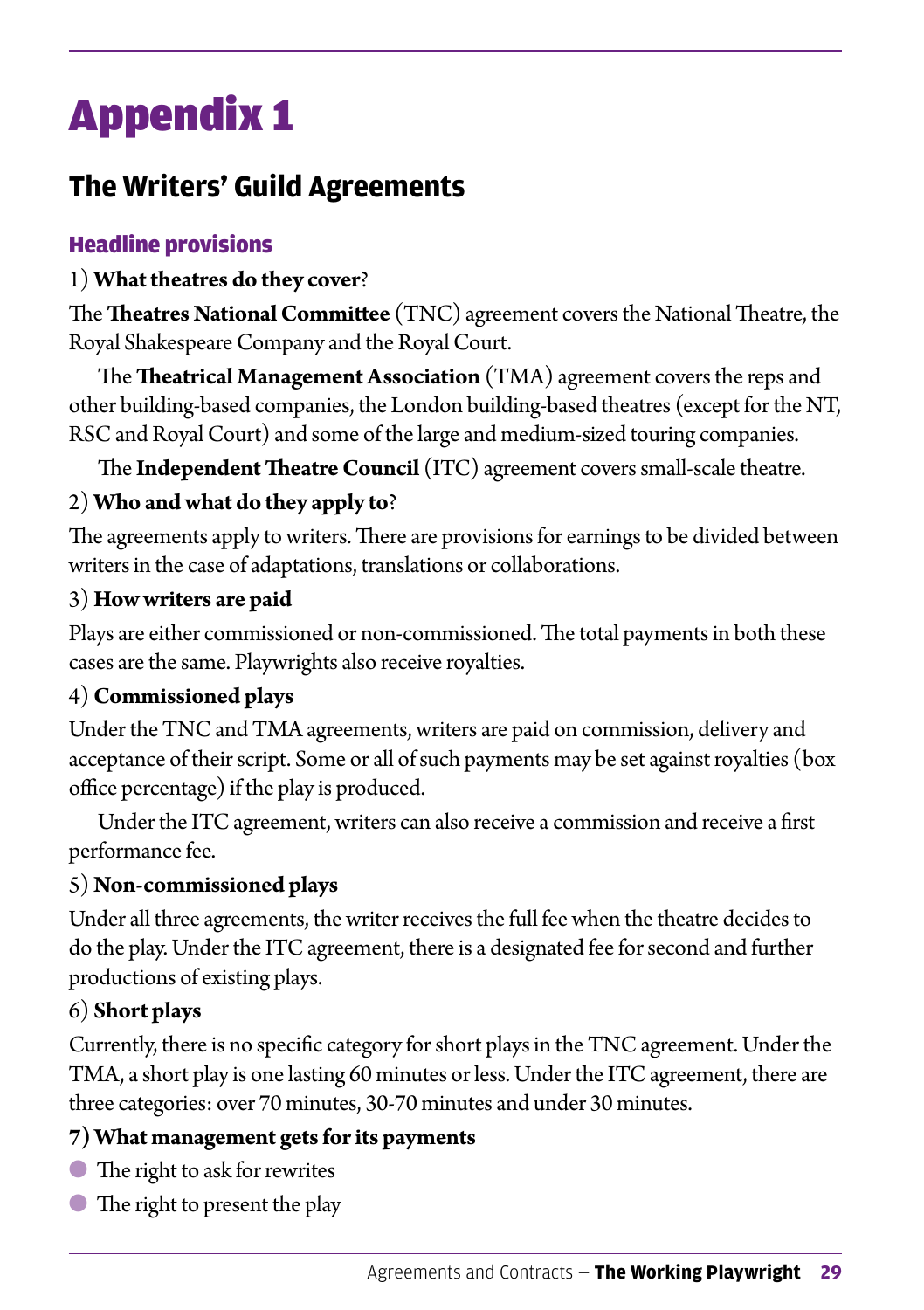- The right to buy options to transfer the play
- The right to earn residuals from a writer's future earnings. In addition, under the TNC agreements, management has:
- The right to record sections of the play for publicity, archive and other purposes (if the playwright agrees)
- The right to a credit when the play is produced again
- The right to approve the cast list in the published play.

#### **8) The writer's rights**

The writer has a number of rights which the company has to grant. They are:

- The right to approve the choice of personnel
- The right to attend rehearsals
- The right to be paid to attend rehearsals and to undertake other show-related tasks
- The right to be paid expenses for research, rehearsals and other show-related work
- The right to textual integrity
- The right to consultation over publicity.

#### 9) **The nature of the agreement**.

All three agreements are binding on their signatories and are minimum terms agreements. Writers or their agents can negotiate better terms. However, companies are not allowed to offer – and playwrights are not allowed to accept – anything less than the terms of the agreement.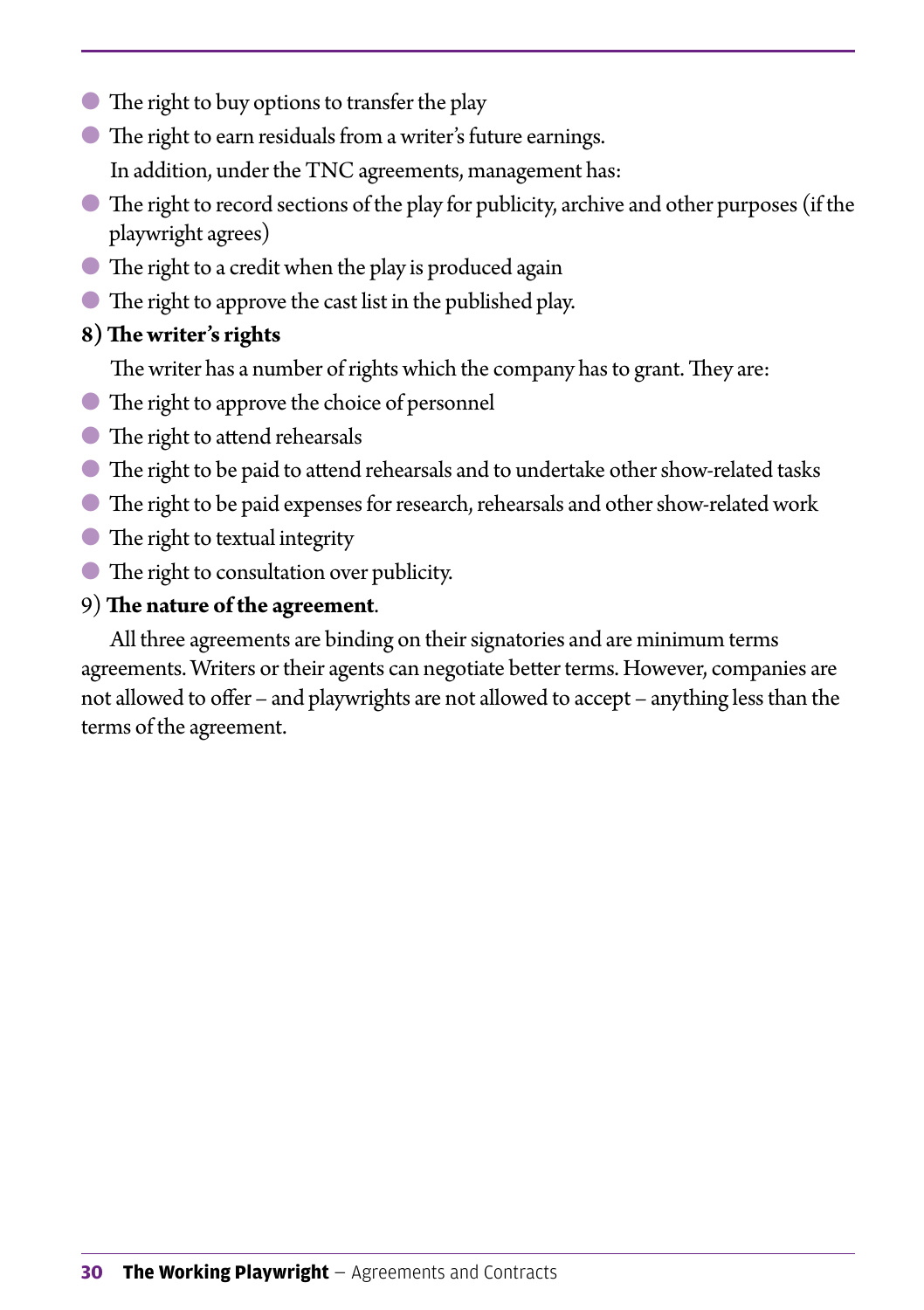# <span id="page-32-0"></span>Appendix 2

### **TMA/Equity MRSL Grades 2012-2013**

#### GRADE 1

Almeida Theatre London, Regent's Park Open Air Theatre Ltd Birmingham Repertory Theatre Manchester, Royal Exchange Theatre Bristol Old Vic Mold Clwyd Theatr Cymru Chichester Festival Theatre National Theatre of Wales Children's Touring Partnership Northern Stage English Touring Theatre Nottingham Playhouse

#### GRADE 2

Belfast Lyric Theatre London Tricycle Theatre Cardiff Sherman Cymru London Unicorn Theatre for Children Cheek By Jowl London Young Vic Theatre Colchester Mercury Theatre Manchester Contact Theatre Company Coventry Belgrade Theatre Newcastle-under-Lyme New Vic Theatre Derby Theatre Northampton Theatres Trust Donmar Warehouse Out of Joint Dundee Rep

Edinburgh, Royal Lyceum Plymouth Theatre Royal Glasgow, Citizens Sheffield Theatres Trust Crucible Theatre Headlong Theatre Complicité Leicester Curve Theatr Genedlaethol Cymru Liverpool & Merseyside Theatres Trust Wales Millennium Centre Theatre London, Lyric Hammersmith West Yorkshire Playhouse

Pilot Theatre Company Hornchurch Queen's Theatre Salisbury Playhouse Hull Truck Theatre Co. Scarborough Stephen Joseph Theatre Ipswich New Wolsey Theatre Company Shared Experience London (Wimbledon) Polka Theatre for Children Southampton Nuffield Theatre London Hampstead Theatre Wales Millennium Centre Studio London Royal Court Theatre Upstairs Watford Palace Theatre London Theatre Royal Stratford East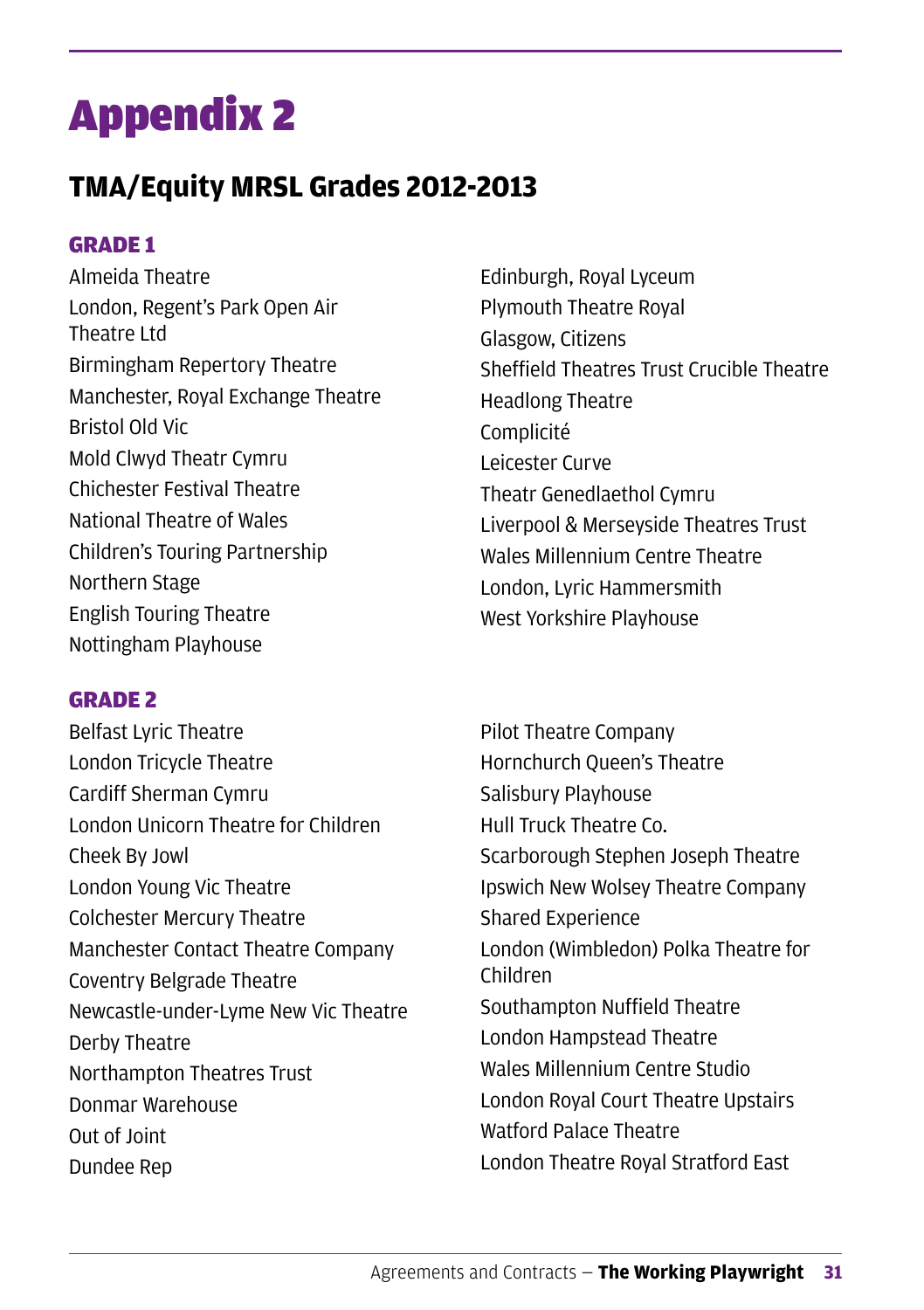#### <span id="page-33-0"></span>GRADE 3

Basingstoke Haymarket Theatre (Anvil) London (Richmond) Orange Tree Theatre Birmingham mac London Soho Theatre Bolton Octagon Theatre Milford Haven Torch Theatre Company Cheltenham Everyman Newbury Watermill Theatre Chester Performs New Wimbledon Theatre Studio Harrogate Theatre

Nottingham Roundabout Theatre Keswick Theatre by the Lake z Coliseum Theatre Lancaster Duke's Playhouse Theatre Centre Library Theatre Company Yellow Earth Theatre Company London, Greenwich Theatre York Theatre Royal London, Bush Theatre

### **DISCLAIMER**

The information and materials contained in these guidelines are intended as a general guide only. Nothing in these pages constitutes specific advice and the WGGB does not accept any responsibility for any loss which may arise from reliance on such information.

No guarantee is given as to the accuracy and/or completeness of the information contained in these pages and the WGGB does not warrant that these guidelines or their contents or the website on which they appear or any hypertext links are virus free or uncontaminated.

The WGGB advises that you should, where appropriate, always seek expert professional advice from the WGGB, or an agent belonging to the Personal Managers' Association, or a solicitor with relevant experience.